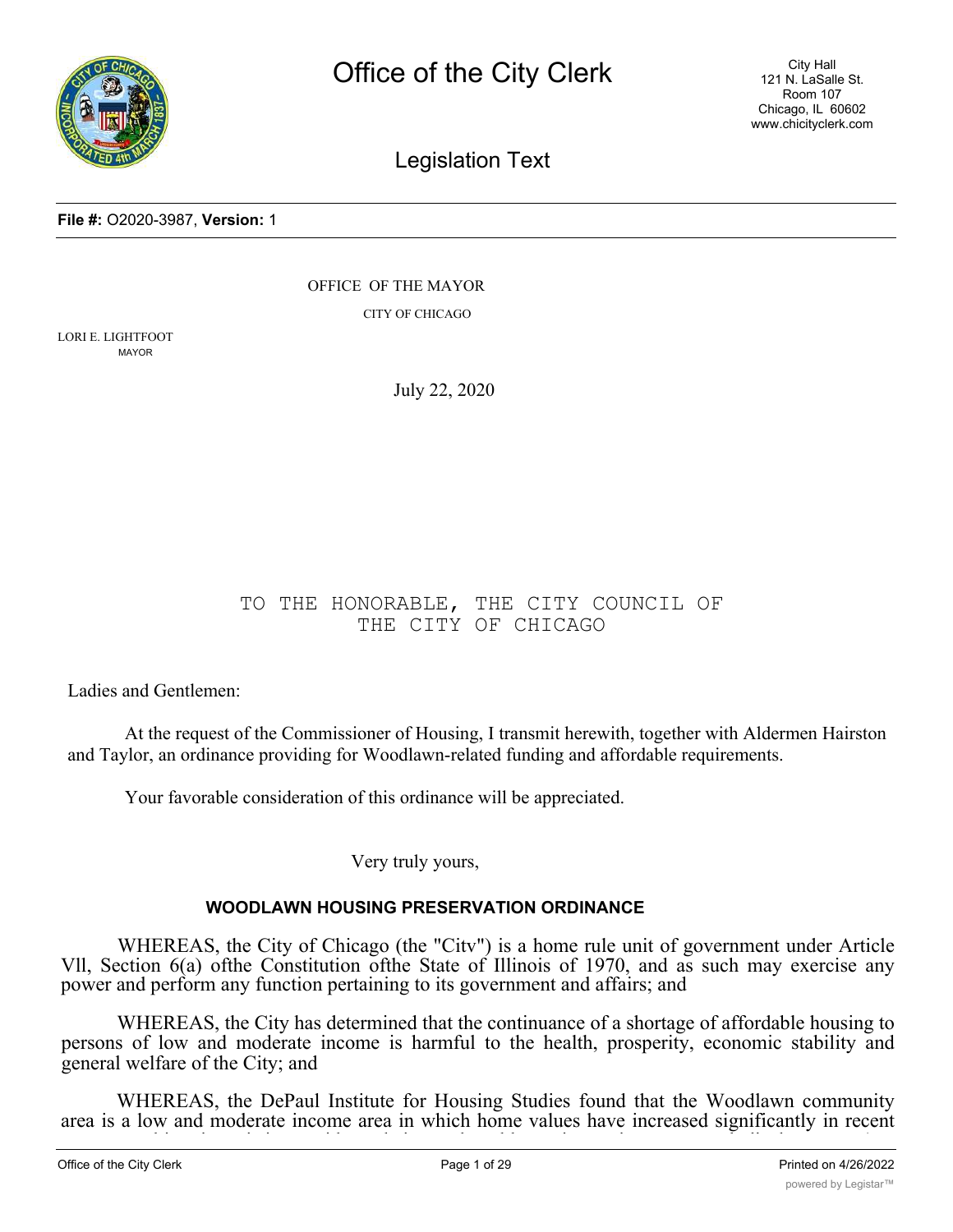#### **File #:** O2020-3987, **Version:** 1

years, resulting in existing residents being vulnerable to increasing rents and displacement (see <https://displacement-risk.housingstudies.org>); and

WHEREAS, according to a report commissioned by the Network of Woodlawn and prepared by AECOM, the median home sales price in Woodlawn almost doubled from around \$92,000 in 2010 to about \$175,000 in 2019; and

WHEREAS, the DePaul Institute for Housing Studies found that proximity to other high-cost areas and the pending development of the Obama Presidential Center ("OPC"), along with other ongoing and future projects in the Woodlawn community area, have the potential to attract increased investment and development in the community, creating increases in housing costs, loss of housing affordability and displacement of low and moderate income residents; and

WHEREAS, the City Council ofthe City (the "Citv Council") finds that these circumstances in Woodlawn require proactive and meaningful action to reduce the displacement of vulnerable Woodlawn households, while continuing to promote the development of housing and amenities for current and future residents ofthe Woodlawn community area for a range of incomes; and

WHEREAS, the City Council finds that gentrification and displacement exacerbate historic patterns of racial and economic segregation, deepen concentrations of poverty and wealth, and widen disparities in access to good schools, jobs, healthcare and other amenities; and

WHEREAS, there are currently approximately 1,200 vacant lots in the area depicted on Exhibit A (the "Woodlawn Community Area"), of which about 76% are zoned residential, and approximately 208 of such residentially-zoned lots are City-owned; and

WHEREAS, the City's inventory of vacant land is a key resource which can be leveraged to ensure development of quality affordable housing for current and future residents of the Woodlawn Community Area; and

WHEREAS, this ordinance has five primary objectives:

first, to establish requirements for the disposition and development of vacant Cityowned land that is residentially-zoned at the time of disposition in the Woodlawn Community Area ("City Land") to ensure that new housing created within the community serves households at a range of incomes;

1

second, to provide programming and resources to assist current and long-term Woodlawn Community Area residents vulnerable to neighborhood economic and housing market changes;

third, to promote the preservation of existing affordable housing in the Woodlawn Community Area;

fourth, to encourage the economic participation of local residents and businesses in the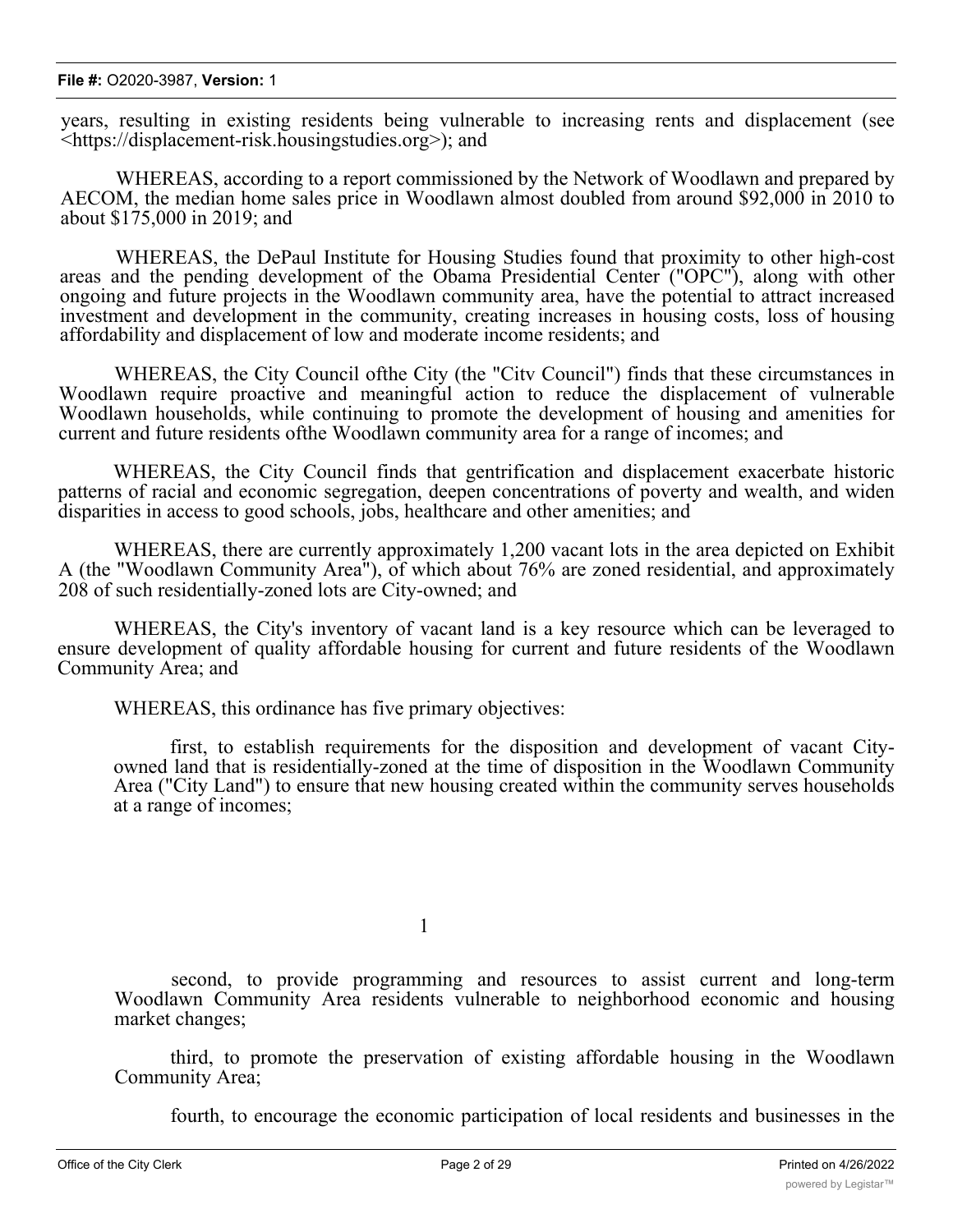development of Woodlawn, particularly with respect to the development of City Land;and

fifth, to lay the groundwork for equitable growth and development for a range of incomes; and

WHEREAS, pursuant to Section 2-45-115(G)(1) of the Municipal Code of Chicago (the "Municipal Code"), funds deposited into the Affordable Housing Opportunity Fund ("AHOF Funds") may be used for the construction, rehabilitation or preservation of affordable housing or may be used in connection with such other housing programs as shall be specifically approved by the City Council for such revenues; and

WHEREAS, the City has created a variety of programs to facilitate the construction, rehabilitation and preservation of affordable housing, including the programs described below, which the Department of Housing ("DOH") intends to modify or fund for Woodlawn-specific projects and goals; and

WHEAREAS, the DOH programs described below will include requirements and preferences consistent with the goal to create jobs and economic opportunities for, and promote the economic participation of Woodlawn residents and businesses in, the growth and development of their community, and

WHEREAS, the City Lots for Working Families ("CL4WF") program is an existing program established by ordinance adopted on November 8, 2017, and published in the Journal of Proceedings of the City Council ("Journal") for such date at pages 59287 through 59295, which allows the sale of vacant, City-owned land to developers for \$1 per parcel for the construction of affordable singlefamily homes and two-flats; and

WHEREAS, DOH wishes to modify the CL4WF program for the Woodlawn Community Area to allow construction of condominiums and townhouses (in addition to single-family homes and twoflats), and to permit DOH to impose long-term affordability restrictions on CL4WF homes (in addition to forgivable and low interest mortgages); and

WHEREAS, the Chicago Community Land Trust ("CCLT") Affordable Homeownership and Housing Program ("CCLT-AHHP Program") is an existing program established by ordinance adopted on October 16, 2019, and published in the Journal for such date at pages 7234 through 7243, which is designed to preserve existing affordable housing in neighborhoods that are at risk of gentrification or are gentrified or gentrifying; and

WHEREAS, Woodlawn is one of the targeted community areas under the CCLT-AHHP Program; and

WHEREAS, the CCLT-AHHP Program is administered by the CCLT; and

**2**

WHEREAS, the CCLT-AHHP Program provides grants of up to \$30,000 for home repairs and improvements in exchange for long-term affordability - i.e., homeowners must agree to place their homes into the CCLT portfolio and execute long-term affordability covenants in the CCLT's then-current form ("CCLT Covenant"); and

WHEREAS, in addition to gaining access to home repair assistance, CCLT-AHHP Program participants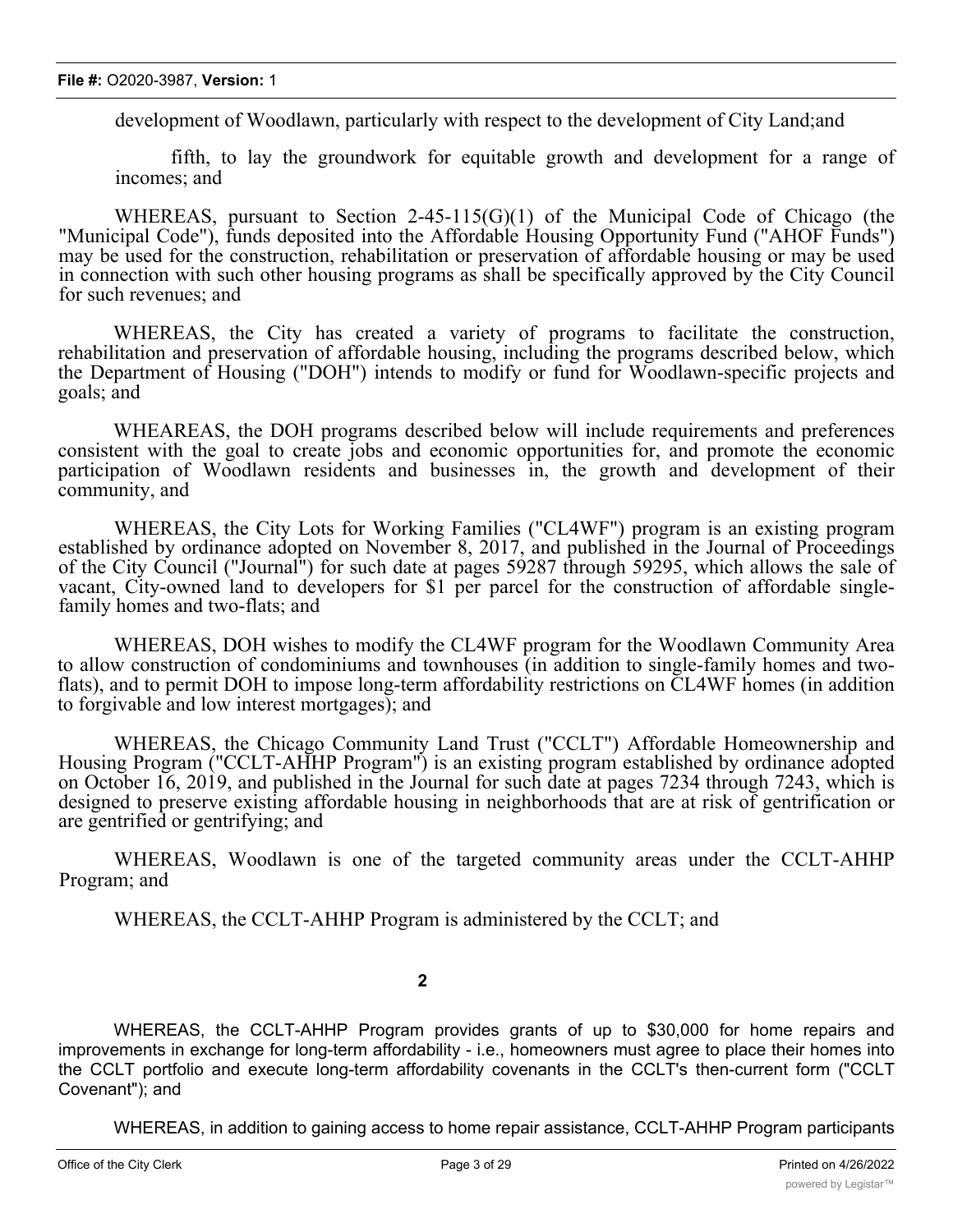will benefit from reduced property taxes as a result of the maximum resale price requirements and other affordability restrictions imposed through CCLT Covenants; and

WHEREAS, the Building Neighborhoods and Affordable Homes program is an existing program established by ordinance adopted on October 31, 2018, and published in the Journal for such date at pages 87215 through 87221, which gives purchase price assistance to eligible and qualified buyers of CL4WF homes in five targeted areas within the City, including Woodlawn; and

WHEREAS, the City desires to expand the Building Neighborhoods and Affordable Homes program to include CL4WF homes created in the Woodlawn Community Area under the modified CL4WF program requirements set forth in this ordinance; and

WHEREAS, the Chicago Low-Income Housing Trust Fund ("CLIHTF") is a City-established, independent nonprofit organization that contracts with landlords to provide rental subsidies for tenants with household incomes at or below 30% ofthe area median income ("AMI"), to assist very-low-income households with access to quality affordable rental housing; and

WHEREAS, the CLIHTF has committed to making such subsidies available to assist in creating and preserving affordable rental units in the Woodlawn Community Area; and

WHEREAS, the Preservation of Existing Affordable Rentals ("PEAR") program is an existing program established by ordinance adopted on March 28, 2018, and published in the Journal for such date at pages 72208 through 72212, which provides funds to purchase or refinance multi-family rental buildings in appreciating neighborhoods in exchange for affordable rental covenants over a 30-year term to ensure that rents remain affordable for low and moderate income families; and

WHEREAS, the City desires to authorize the use of \$1.5 million in AHOF Funds, or other legally appropriated funds, to create a Woodlawn PEAR Program, as more specifically set forth on Exhibit B attached hereto, for the purpose of refinancing apartment buildings in the Woodlawn Community Area in order to preserve affordable rental housing; and

WHEREAS, the Renew Woodlawn Homeownership Program is a rehabilitation and affordable homeownership initiative under the Choice Neighborhoods Initiative Grant program, which program was approved and authorized by the Chicago City Council by ordinance adopted on May 4, 2011, and published in the Journal for such date at pages 118448 - 118450, and is an existing partnership between the Community Investment Corporation ("CIC"), Neighborhood Housing Services of Chicago, Inc., an Illinois not-for-profit corporation ("NHS"), Preservation of Affordable Housing, Inc. ("POAH"), and Woodlawn residents to facilitate the rehabilitation of vacant homes in Woodlawn for sale to income-qualified, owner-occupant, homebuyers; and

WHEREAS, the Renew Woodlawn Homeownership Program has facilitated the acquisition and redevelopment of at least 45 residential units and created over 30 new

3

homeowners in Woodlawn, and the City desires to continue this successful affordable homeownership initiative in the Woodlawn Community Area; and

WHEREAS, the City desires to appropriate \$500,000 in AHOF Funds, or other legally appropriated funds, to fund the continuation of the Renew Woodlawn Program, and authorize DOH to execute such agreements with POAH, CIC and/or NHS for that purpose, as more specifically set forth In Exhibit C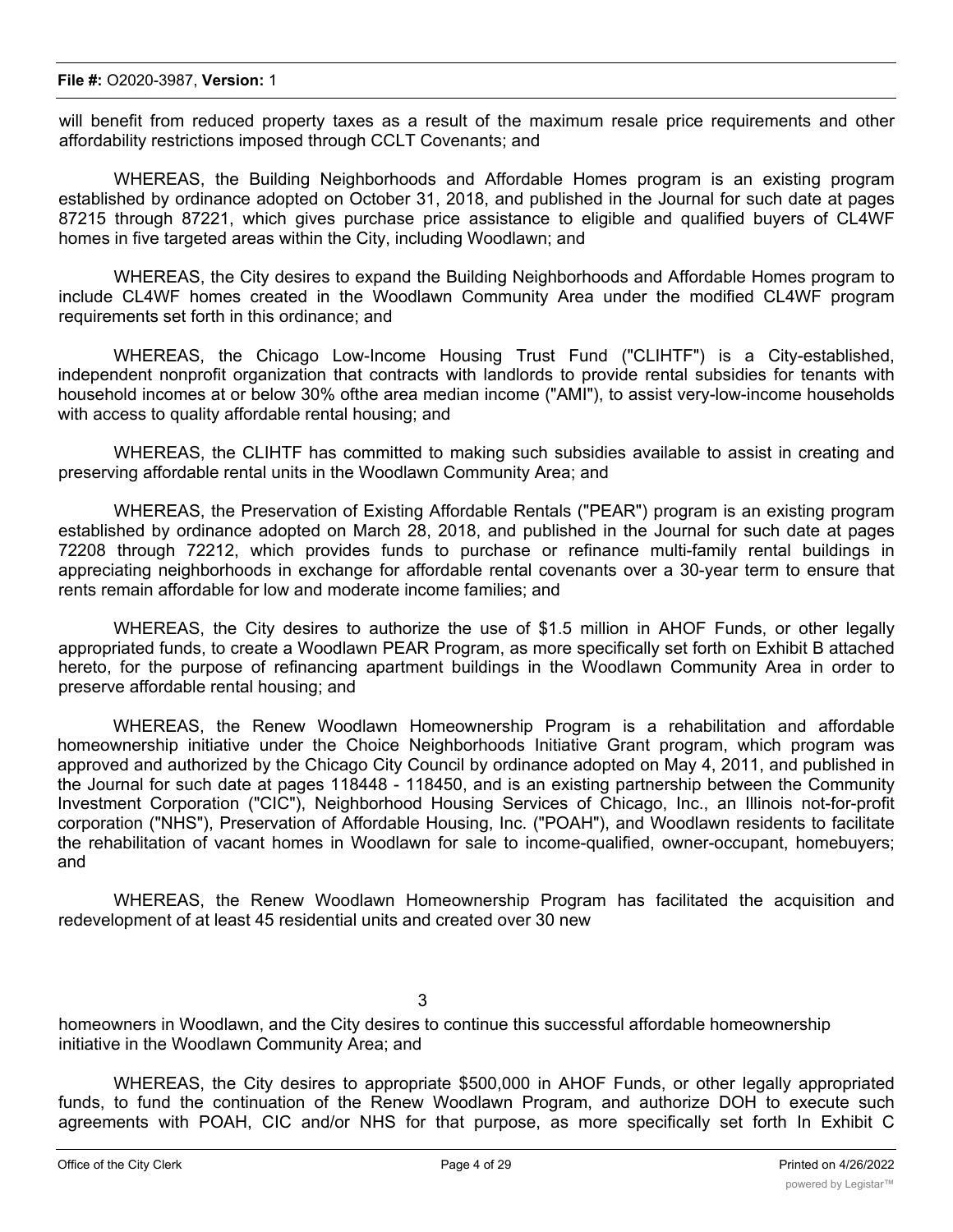#### **File #:** O2020-3987, **Version:** 1

#### attached hereto; and

WHEREAS, in addition to these existing programs, the City, through DOH, desires to establish two new anti-displacement and housing preservation programs for the Woodlawn Community Area, as hereinafter described; and

WHEREAS, the first program DOH intends to establish is the Woodlawn Vacant  $\wedge$  Residential Building Acquisition and Rehabilitation Revolving Financing Facility Program (the "Woodlawn Loan Fund"), which will facilitate the acquisition and rehabilitation of vacant residential properties in Woodlawn for sale or rental as affordable housing by low-income households, as more specifically set forth In Exhibit D attached hereto; and

WHEREAS, the City anticipates the Woodlawn Loan Fund will be a collaborative effort between the City, CIC and participating lenders; and

WHEREAS, under the Woodlawn Loan Fund program, the City will fund a special-purpose loan loss reserve account to reimburse CIC and/or participating financial institutions for losses in connection with defaults on their loan portfolios for the program; and

WHEREAS, the City desires to appropriate \$1.5 million in AHOF Funds, or other legally appropriated funds, to fund the loan loss reserve and administration ofthe Woodlawn Loan Fund; and

WHEREAS, the second program DOH intends to establish is the Woodlawn Long-Term Homeowner Home Improvement Grant Program ("Woodlawn Home Improvement Grant Program"), which will provide forgivable loans for home repairs and improvements to long-term, owner-occupants of single-family residential properties in the Woodlawn Community Area, as more specifically set forth on Exhibit E attached hereto; and

WHEREAS, under the Woodlawn Home Improvement Grant Program, the City will provide up to \$20,000 in assistance for home safety, exterior repair, and energy efficiency improvements to incomeeligible homeowners (earning up to 120% of AMI) who have owned their homes as their principal residences for at least 5 years; and

WHEREAS, the City desires to appropriate \$1 million in AHOF Funds, or other legally appropriated funds, to fund the Woodlawn Home Improvement Grant Program; and

WHEREAS, DOH desires to enter into an agreement with NHS to administer the Woodlawn Home Improvement Grant Program (the "NHS Agreement"); and

WHEREAS, residents of the Woodlawn community have voiced hope that the OPC will lead to economic revitalization, but also fear that it will lead to real estate speculation, an influx of higher-income residents, rising land prices and real estate taxes, escalating rents and displacement of current, vulnerable neighborhood residents; and

4

WHEREAS, the City recognizes that major private and public capital investments may induce gentrification, and that early intervention is critical to prevent displacement of long-term residents; now, therefore

**BE IT ORDAINED BY THE CITY COUNCIL OF THE CITY OF CHICAGO:**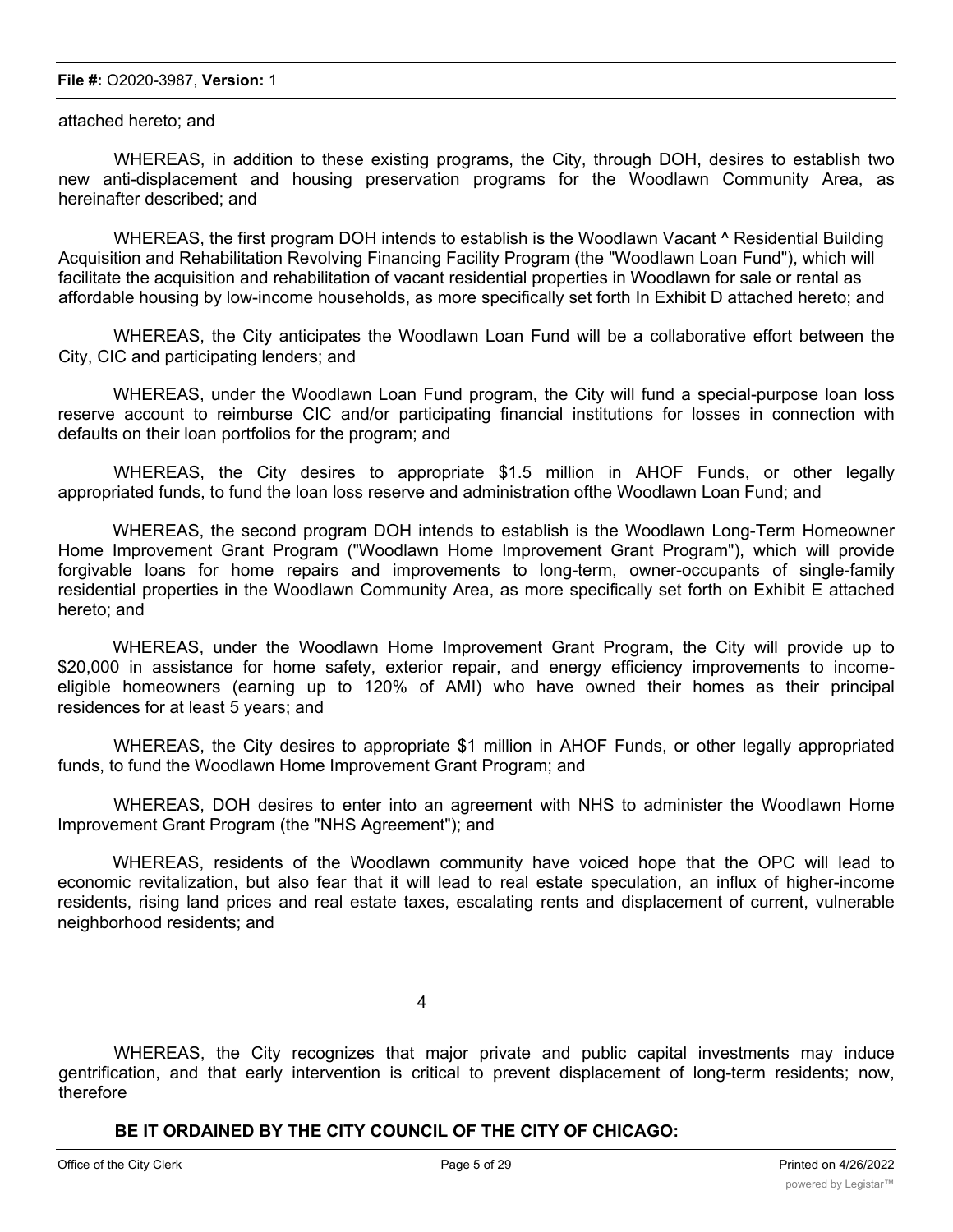SECTION 1. The above recitals are expressly adopted herein as the legislative findings of the City Council and incorporated herein and made a part of this ordinance, which shall be known as the Woodlawn Housing Preservation Ordinance.

SECTION 2. Disposition of City Land for the Development of Homeownership Units. Except as provided in paragraph (f) below, whenever the City sells City Land in the Woodlawn Community Area for the development of owner-occupied units, the requirements of the CL4WF Program shall apply, subject to the following modifications:

a) Type of Housing. In addition to single-family homes and two-flats, developers may construct townhomes and condominiums.

b) Minimum Number of Lots Sold. When condominium units are developed through the CL4WF Woodlawn Program, the requirement that a minimum of eight (8) lots must be purchased shall be waived, but any condominiums developed under the CL4WF Woodlawn Program shall have a minimum often (10) condominium units.

c) Duration of Affordability Restrictions. A minimum of 75% of the units created through the CL4WF Woodlawn Program in any single development shall be sold to, and at prices affordable to households with household incomes at or below 120% of the AMI, and may be placed in or administered by the CCLT or other community land trust, subject to an affordable housing agreement in a form approved by the Commissioner and enforceable by the City as a third party beneficiary.

d) Neighborhood Developer Preference. Pursuant to Section 4(a) of this ordinance, the Department shall give preference to applications and proposals submitted under this section by Woodlawn Neighborhood Developers (as defined in Section 4(a)).

e) Local Resident Employment Plan. Pursuant to Section 4(b) of this ordinance, the Department shall require each applicant under the CL4WF Woodlawn Program to provide as part of their application, and implement as part of their development, a Neighborhood Hiring Plan (as defined in Section 4(b)).

f) Financial Assistance. The provisions of this Section 2 are the minimum requirements for the development of owner-occupied housing on City Land if the development receives city financial assistance as defined in the 2015 ARO, Section 2-44-080 ofthe Municipal Code.

g) Purchase Price Assistance. The Building Neighborhoods and Affordable Homes program is hereby expanded to include CL4WF homes created in the Woodlawn Community Area under the modified CL4WF program requirements set forth in this Section 2.

5

SECTION 3. Disposition of City Land for the Development of Rental Units. Except as provided in Section 3(h) below, whenever the City sells City Land in the Woodlawn Community Area for the development of 6 or more rental housing units, the following requirements shall apply:

a) 15 or more units. Except for projects subject to subsection (c) below, for projects with 15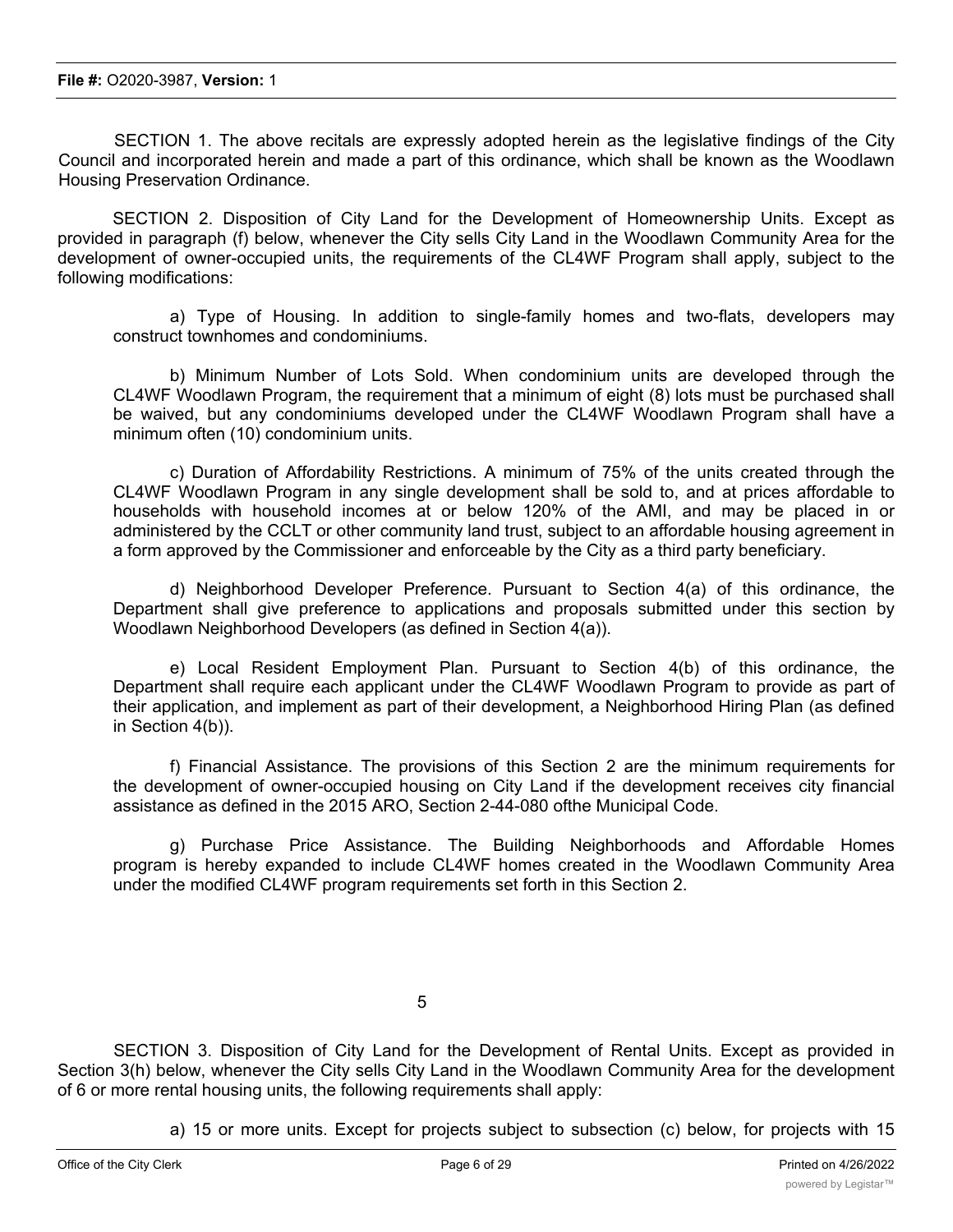or more units, at least 20% of the residential units shall be leased to households whose incomes do not exceed 80% of AMI, with at least 5% of the units reserved for households with incomes at or below 50% of AMI, and at least 5% ofthe units reserved for households at or below 30% of AMI. The rents for these units shall be affordable to households at these various income levels.

b) 6 to 14 units. Except for projects subject to subsection (c) below, for projects with 6 to 14 units, at least 10% of the residential units shall be leased to households whose incomes do not exceed 80% of AMI at rents affordable to households at that income level. Projects with 6 to 9 units shall be exempt from the requirements of the Minority-and-Women-Owned Business Enterprise Construction Program as set forth in Section 2-92-650 et seq. of the Municipal Code, as such requirements are customarily modified for land sales, and the city resident hiring requirements set forth in Section 2-92-330 of the Municipal Code, as such requirements are customarily modified for land sales.

c) Reservation for Very Low-Income Households. Notwithstanding the affordability requirements set forth in subsections (a) and (b) above, for a period of twenty (20) years from the effective date of this ordinance, the City shall reserve 52 City-owned vacant lots (the "Reserved Lots"), representing 25% of the lots comprising the City Land, for the development of rental projects in which at least thirty percent (30%) of the residential units (the "Very Low-Income Units") shall be leased to households whose incomes do not exceed 50% of AMI, with at least Vi ofthe Very Low-Income Units reserved for households with incomes at or below 30% of AMI. The rents for the Very Low-Income Units shall be affordable to households at the 30% and 50% AMI income levels, as applicable.

d) Density of Reserved Lots. The Reserved Lots shall include a minimum of 10 lots zoned at the highest allowable density in the area (B2-3) and a maximum of 42 zoned at RS 1-2.

e) Percentages. Where the application of the percentage requirements of this section results in a fractional housing unit, the developer shall round up to the nearest whole number for any portion of 0.5 or above and round down to the nearest whole number for any portion less than 0.5.

f) Duration of Affordability Restrictions. The affordable units required by this section shall remain affordable for a minimum period of 20 years after the last affordable unit in the project has been leased. Prior to the issuance of a building permit for any project subject to the affordable housing requirements ofthis Section 3, including, without limitation, excavation or foundation permits, the developer shall execute and record an affordable housing agreement in a form approved by the Commissioner.

g) Neighborhood Developer Preference. Pursuant to Section 4(a) of this ordinance, the Department shall give preference to applications and proposals submitted under this section by Woodlawn Neighborhood Developers (as defined in Section 4(a)).

6

(h) Local Resident Employment Plan. Pursuant to Section 4(b) of this ordinance, the Department shall require each applicant for City Land under this Section 3 to provide as part of their application, and implement as part of their development, a Neighborhood Hiring Plan (as defined in Section 4(b)).

(i) Financial Assistance. The provisions of this Section 3 are the minimum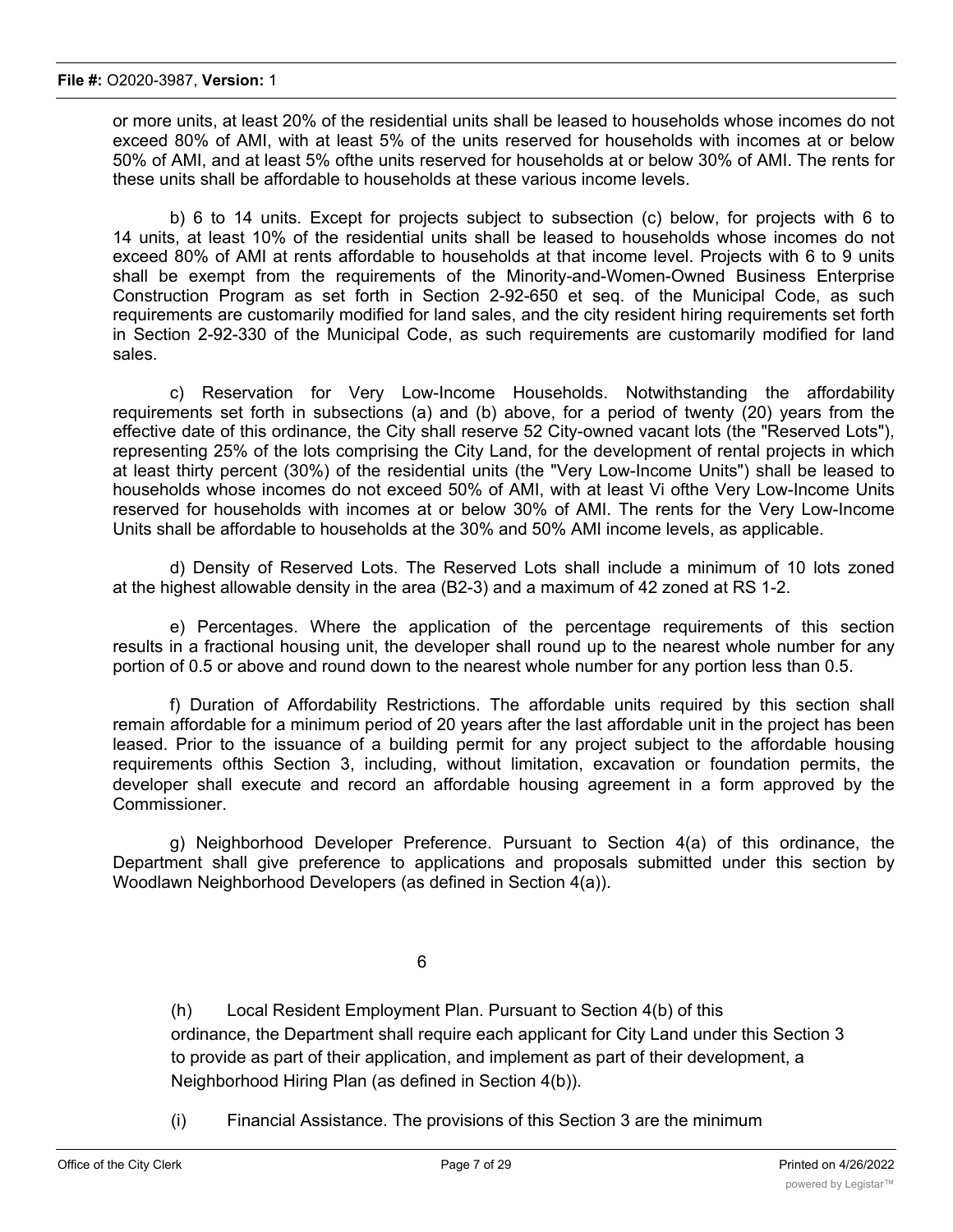requirements for the development of rental housing on City Land if the development receives city financial assistance as defined in the 2015 ARO, Section 2-44-080 of the Municipal Code.

#### *SECTION 4. Community Economic Development.*

a) Neighborhood Developers. Whenever the City sells City Land under this ordinance through a competitive selection process, the City shall give preference to applications and proposals submitted by qualified developers (i) that are majority-owned by one or more neighborhood residents, and whose management and daily business operations are controlled by one or more such neighborhood residents; or (ii) that have completed one or more projects within the Woodlawn Community Area, and whose principal business offices are located within the Woodlawn Community Area ("Woodlawn Neighborhood Developers"). As used in this ordinance, "neighborhood resident" means any person who has a primary residence in the Woodlawn Community Area for at least the preceding 12-month at the time the developer submits an application or proposal. DOH shall establish a process to verify the status of an applicant as a Woodlawn Neighborhood Developer.

b) Neighborhood Hiring. The Department shall require the developer of each project developed under this ordinance to include a specific plan for the hiring of residents in the Woodlawn Community Area, including employment outreach and/or training ("Neighborhood Hiring Plan").

SECTION 5. Woodlawn Community Area Plan. Any development on City Land pursuant to Section 2 or Section 3 of this ordinance shall be in accordance with the design guidelines and other requirements set forth in any Woodlawn Community Area Plan adopted by the Chicago Plan Commission and/or City Council, and by rules established by the Department.

*SECTION 6. Woodlawn PEAR Program (\$1.5 Million).*

a) The Woodlawn PEAR Program, as set forth in Exhibit B attached hereto and made a part hereof, is hereby authorized.

b) The amount of \$1,500,000 is hereby appropriated for the Woodlawn PEAR Program from AHOF Funds or other legally appropriated funds.

c) The Commissioner and a designee of the Commissioner (collectively, the "Authorized Officer") are each hereby authorized, subject to approval by the Corporation Counsel, to enter into and execute such agreements and instruments, and perform any and all acts as shall be necessary or advisable in connection with the implementation of the Woodlawn PEAR Program.

*SECTION 7. Renew Woodlawn Homeownership Program (\$500,000).*

*7*

a) The Renew Woodlawn Homeownership Program, as set forth in Exhibit C attached hereto and made a part hereof, is hereby authorized.

b) The amount of \$500,000 is hereby appropriated for the Renew Woodlawn Homeownership Program from AHOF Funds or other legally appropriated funds.

c) The Authorized Officer is hereby authorized, subject to approval by the Corporation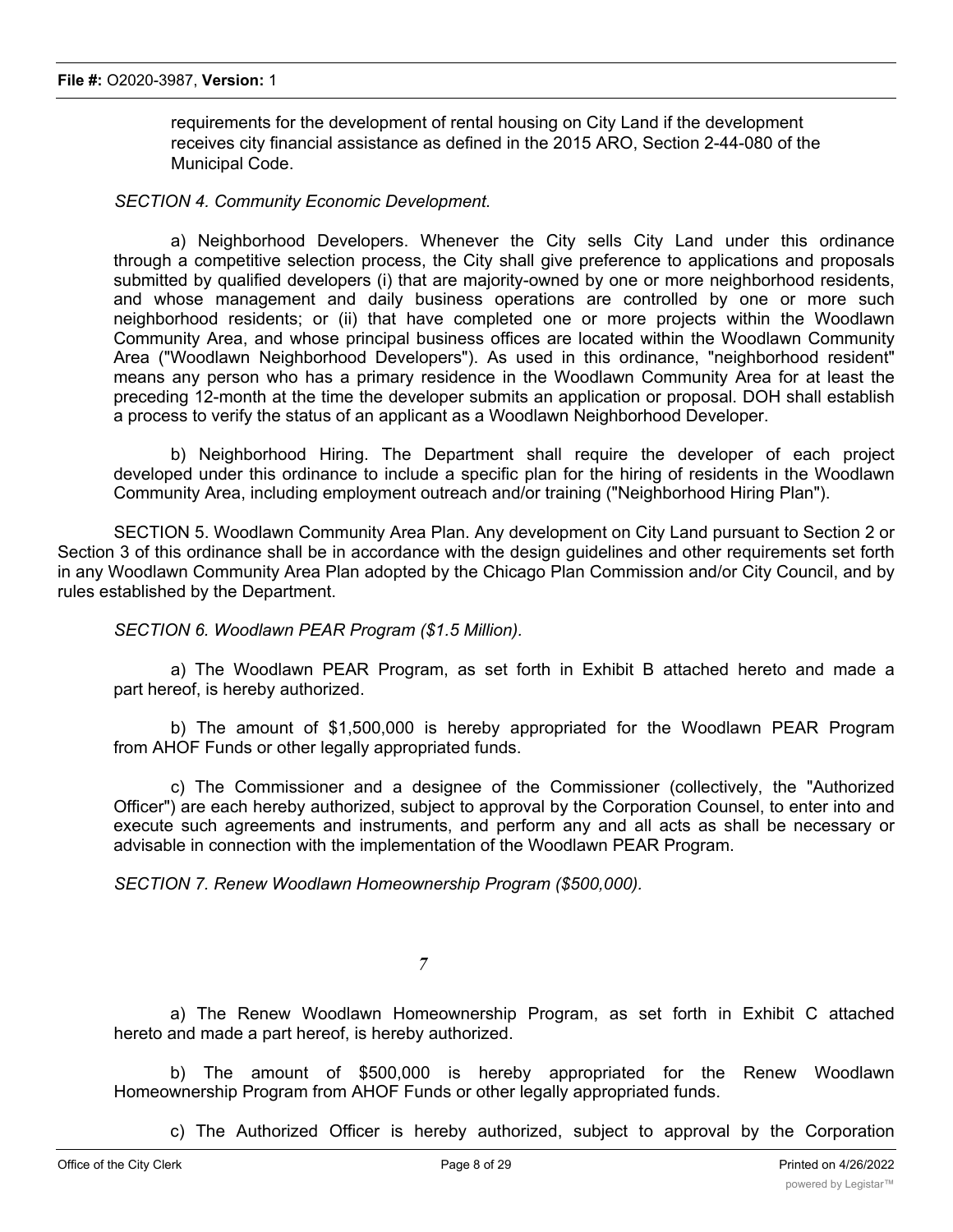Counsel, to enter into and execute such agreements and instruments and perform any and all acts as shall be necessary or advisable in connection with the implementation of the Renew Woodlawn Homeownership Program, including, without limitation, agreements with CIC, NHS and/or POAH to fund and administer the program.

*SECTION 8. Woodlawn Vacant Residential Building Acquisition and Rehabilitation Revolving Financing Facility Program (\$1.52 million).*

a) The Woodlawn Loan Fund program, as set forth in Exhibit D attached hereto and made a part hereof, is hereby authorized.

b) The Authorized Officer is hereby authorized, subject to approval by the Corporation Counsel, to enter into and execute such agreements and instruments and perform any and all acts as shall be necessary or advisable in connection with the implementation of the Woodlawn Loan Fund program.

c) The amount of \$1,520,000 is hereby appropriated for the Woodlawn Loan Fund program from AHOF Funds or other legally appropriated funds, and \$100,000 each year hereafter, subject to appropriation.

*SECTION 9. Woodlawn Long-term Homeowner Home Improvement Grant Program (\$1 Million in Home Repair Assistance).*

a) The Woodlawn Long-term Homeowner Home Improvement Grant Program, as set forth in Exhibit E attached hereto and made a part hereof, is hereby authorized.

b) NHS is hereby designated to administer the Woodlawn Long-term Homeowner Home Improvement Grant Program, subject to the supervision of DOH.

c) The Authorized Officer is hereby authorized, subject to approval by the Corporation Counsel, to negotiate, execute and deliver the NHS Agreement with NHS to administer the Woodlawn Long-term Homeowner Home Improvement Grant Program, and such other supporting documents as may be necessary to carry out and comply with the provisions thereof with such changes, deletions and insertions as shall be approved by the Authorized Officer, and is also hereby authorized, subject to approval by the Corporation Counsel, to enter into and execute such other agreements and instruments, and perform any and all acts as shall be necessary or advisable in connection with the implementation of the Woodlawn Long-term Homeowner Home Improvement Grant Program.

d) The Woodlawn Long-term Homeowner Home Improvement Grant Program is an Eligible Program, and employees of the City who qualify for participation in the

8

Woodlawn Long-term Homeowner Home Improvement Grant Program are Eligible Persons, as such terms are defined in Section 2-45-13Q ofthe Municipal Code.

(e) The amount of \$1,000,000 is hereby appropriated for the Woodlawn Long-term Homeowner Home Improvement Grant Program from AHOF Funds or other legally appropriated funds.

SECTION 10. Title 5 of the Municipal Code of Chicago is hereby amended by adding a new Chapter 5-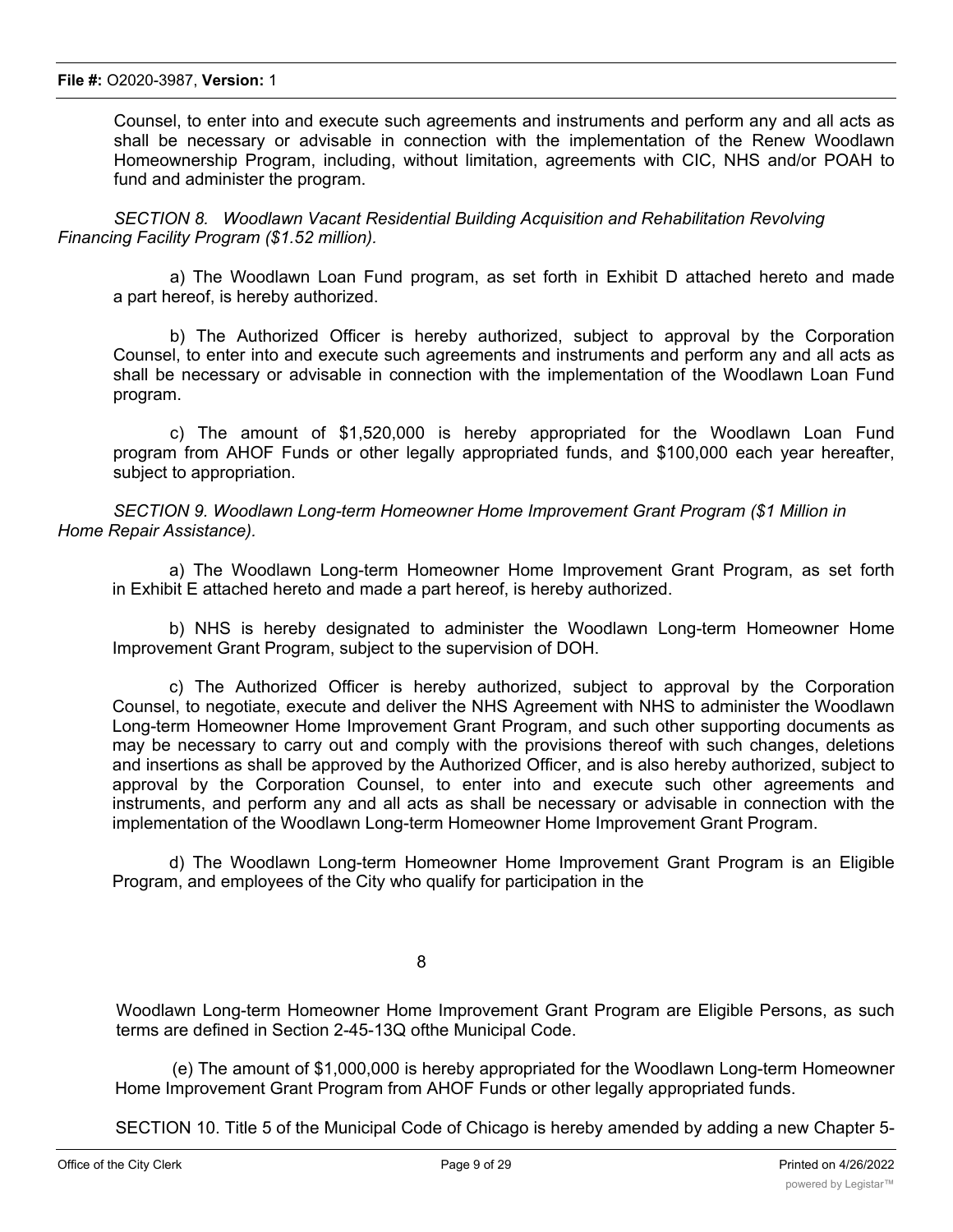10, as follows:

## **CHAPTER 5-10 TENANT OPPORTUNITY TO PURCHASE WOODLAWN PILOT PROGRAM**

#### **5-10-010 Title, purpose and scope.**

This chapter shall be known and may be cited as the "Tenant Opportunity to Purchase Woodlawn Pilot Program," and shall be liberally construed and applied to promote its purposes and policies.

It is the purpose of this chapter and the policy of the city, in order to protect and promote the public health, safety and welfare of its residents, to empower tenants to purchase multi-family rental properties, at market prices, within a reasonable period of time and to thereby minimize tenant displacement, stabilize households facing displacement pressures and promote the preservation of affordable rental housing in neighborhoods at risk of gentrification.

## **5-10-020 Definitions.**

For purposes ofthis chapter, the following definitions apply:

"Affordability preservation agreement" means an agreement between the owner and a tenant association (i) in which the tenant association agrees to maintain the rental property in a manner that preserves the property's existing affordability restrictions, or (ii) that would qualify the property as affordable housing, and (iii) in which the affordability restrictions set forth in the agreement are memorialized in covenants running with the land, in a form approved by the commissioner, enforceable by the city as a third party beneficiary. The affordability restrictions in each affordability preservation agreement shall extend for a period of not less than thirty (30) years from the sale, subject to such exceptions as the commissioner may provide for by rule issued hereunder.

"Affordability restrictions" means limits on rents and income for persons or families seeking to qualify as tenants in the rental property.

"Affordable housing" means that the mean value of all rents paid by tenants in the rental property shall not exceed 60% of area median income, and that the gross household income of new tenants in the rental property shall not exceed 80% of area median income.

"Commissioner" means the commissioner of the department.

"Department" means the department of housing or any successor agency.

9

"Rental unit" or "unit" means a room or suite of rooms designed, occupied or intended for occupancy as a separate living quarter with cooking, sleeping and sanitary facilities provided within the unit for the exclusive use of the occupants of the unit.

"Just cause eviction" means any eviction for serious or repeated violations of the terms and conditions of a lease or occupancy agreement, or for violation of applicable federal, state or local laws or for other good cause.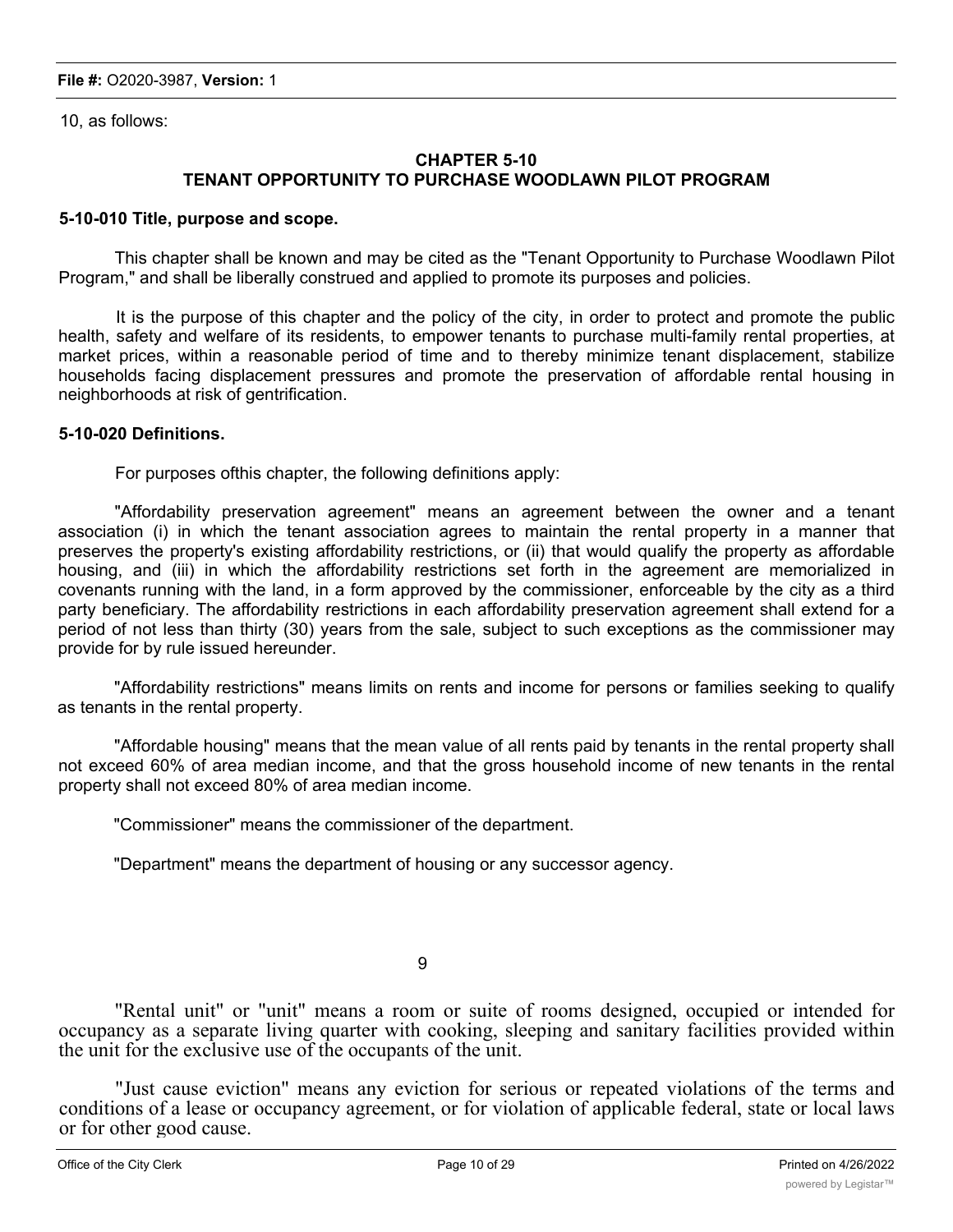"Owner" means the person(s), firm, partnership, corporation, trust, organization, limited liability company or other entity, or its successors or assigns, that holds title to a rental property.

"Purchaser" means a party who has entered into a purchase contract with an owner and who will, upon performance of the purchase contract, become the new owner of the rental property.

"Rental property" means any occupied residential rental building, or a group of residential rental buildings operated as one entity, within the Woodlawn Community Area, with a total of 10 or more dwelling units. Rental property does not include:

a) "assisted housing" or an "assisted housing development" or a "development," as those terms are defined in the City of Chicago Affordable Housing Preservation Ordinance;

b) housing accommodations in any hospital, convent, monastery, extended care facility, asylum or not-for-profit home for the aged, temporary overnight shelter, transitional shelter, or in a dormitory owned and operated by an elementary school, high school or institution of higher learning; student housing accommodations wherein a housing agreement or housing contract is entered into between the student and an institution of higher learning or student housing wherein the institution exercises control or supervision of the students; or student housing owned and operated by a tax exempt organization affiliated with an institution of higher learning;

- c) public housing units managed by the Chicago Housing Authority;
- d) owner-occupied buildings containing 9 units or less.

"Sale" or "sell" means an act by which an owner conveys, transfers or disposes of rental property by deed or otherwise, whether through a single transaction or a series of transactions, including: (i) transfer of title to rental property; (ii) transfer of a majority interest in owner; or (iii) lease of rental property for more than 7 years.

"Tenant" means a natural person entitled by written or oral agreement or by sufferance to occupy a rental unit to the exclusion of others, and who is residing in a rental unit at the time of a notification under Section 5-10-60(a). If more than one tenant is listed on a lease any such tenants may exercise the rights granted under this chapter.

"Tenant association" means an association of tenants, whether incorporated or not, for which written consent to forming a tenant association has been given by tenants representing at least 75 % of the occupied units in the rental property, and which association notifies the owner of the rental property and the department of its existence or establishment prior to the expiration of the 90-day period stated in subsection 5-10-060(b) and has provided to the owner and the

10

department the names, addresses and telephone numbers of at least two of the officers or representatives of such association. The percentage shall be calculated based on the number of occupied rental units in a rental property rather than the number of individuals listed on leases as tenants. Tenants agreeing to participate in a tenant association shall signify their consent to form a tenant association by signing a form provided by the department. Any reference to a "tenant association" in this chapter shall be deemed to include any third party or assignee under section 5-10-080.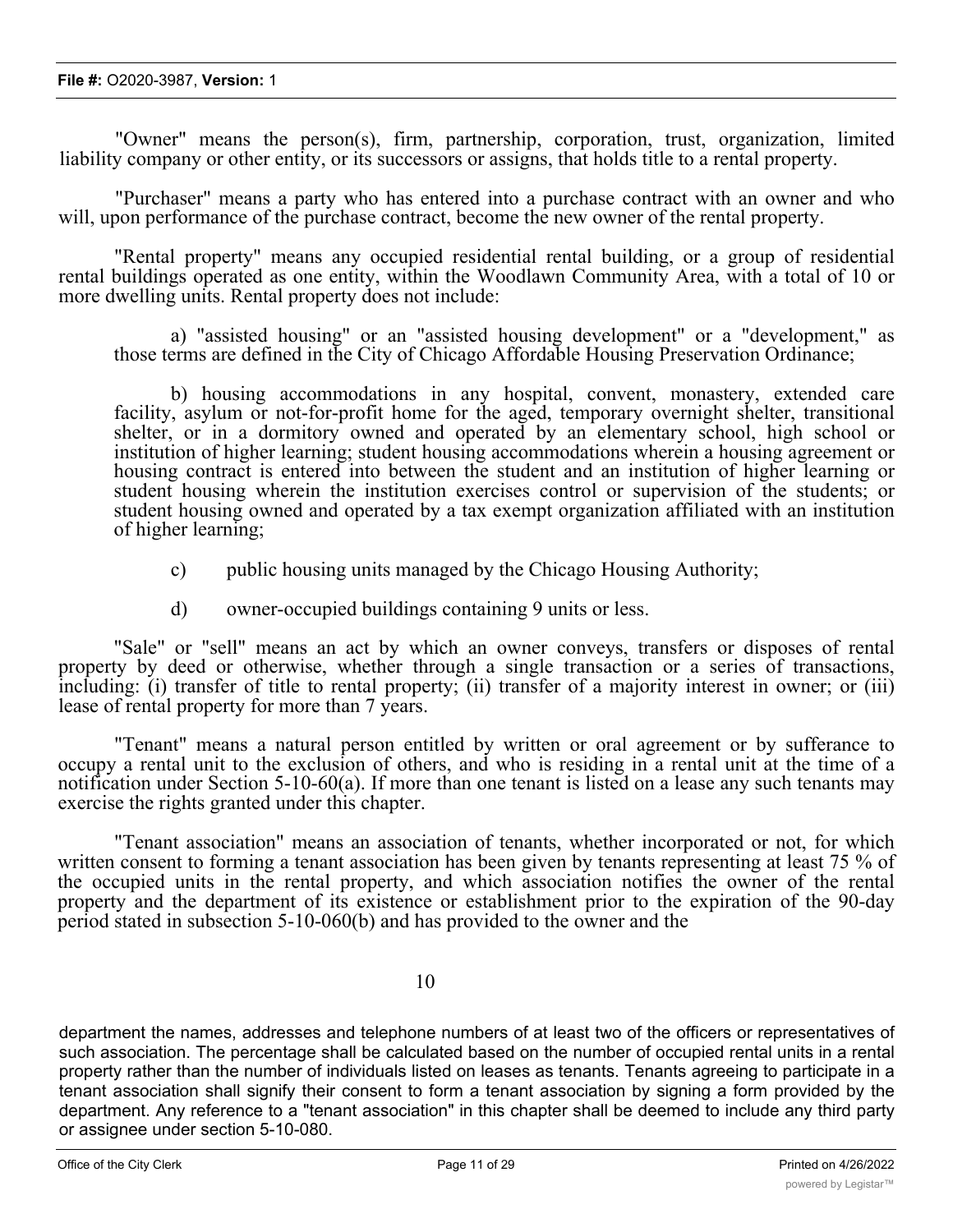"Third party purchase agreement" means an arm's length third-party agreement whereby an owner agrees to sell a rental property, including, without limitation, a purchase and sale agreement, contract of sale, purchase option or other similar instrument.

"Title" means a legal or equitable ownership interest in a rental property; or a legal, equitable, or beneficial interest in a partnership, limited partnership, corporation, trust or other entity that has a legal or equitable ownership interest in a rental property.

#### **5-10-030 Right of First Refusal Conferred.**

This chapter shall be construed to confer upon each tenant association a right of first refusal to purchase any rental property for sale in the Woodlawn Community Area upon the terms set forth herein.

#### **5-10-040 Exceptions.**

The requirements of this chapter shall not apply to the transfers identified below, but shall apply to any subsequent transfer to a non-exempt party:

a) a transfer of legal title or an interest in an entity holding legal title to a rental property pursuant to a deed of trust or mortgage, and thereafter any transfer by foreclosure sale or deed in lieu of foreclosure pursuant to a deed of trust or mortgage to an entity not affiliated with the owner; or

b) a transfer made in connection with any bankruptcy proceeding (including, but not limited to, any transfer made by a bankruptcy trustee); or

c) a tax sale or transfer pursuant to tax foreclosure; or

d) a transfer by devise or intestacy, or any other transfer made in connection with a bona fide effort to pass an interest in real property to one's devisees or heirs (including, but not limited to, such transfers made in connection with a living trust); or

e) a transfer between or among spouses, domestic partners, siblings (including, but not limited to, half-siblings, step-siblings, and adoptive siblings), parents (including, but not limited to, step-parents and adoptive parents) or guardians and their children, grandparents and their grandchildren, aunts or uncles and their nieces or nephews, great-aunts or great-uncles and their grand-nieces or grand-nephews, or first cousins, or any combination thereof; or

f) a transfer of bare legal title into a revocable trust, without actual consideration for the transfer, where the transferor is the current beneficiary of the trust; or

#### **11**

g) a transfer to a named beneficiary of a revocable trust by reason of the death of the grantor ofthe revocable trust; or

h) a transfer by the trustee of a revocable trust if the transfer would otherwise be excluded under this chapter if made by the grantor ofthe revocable trust; or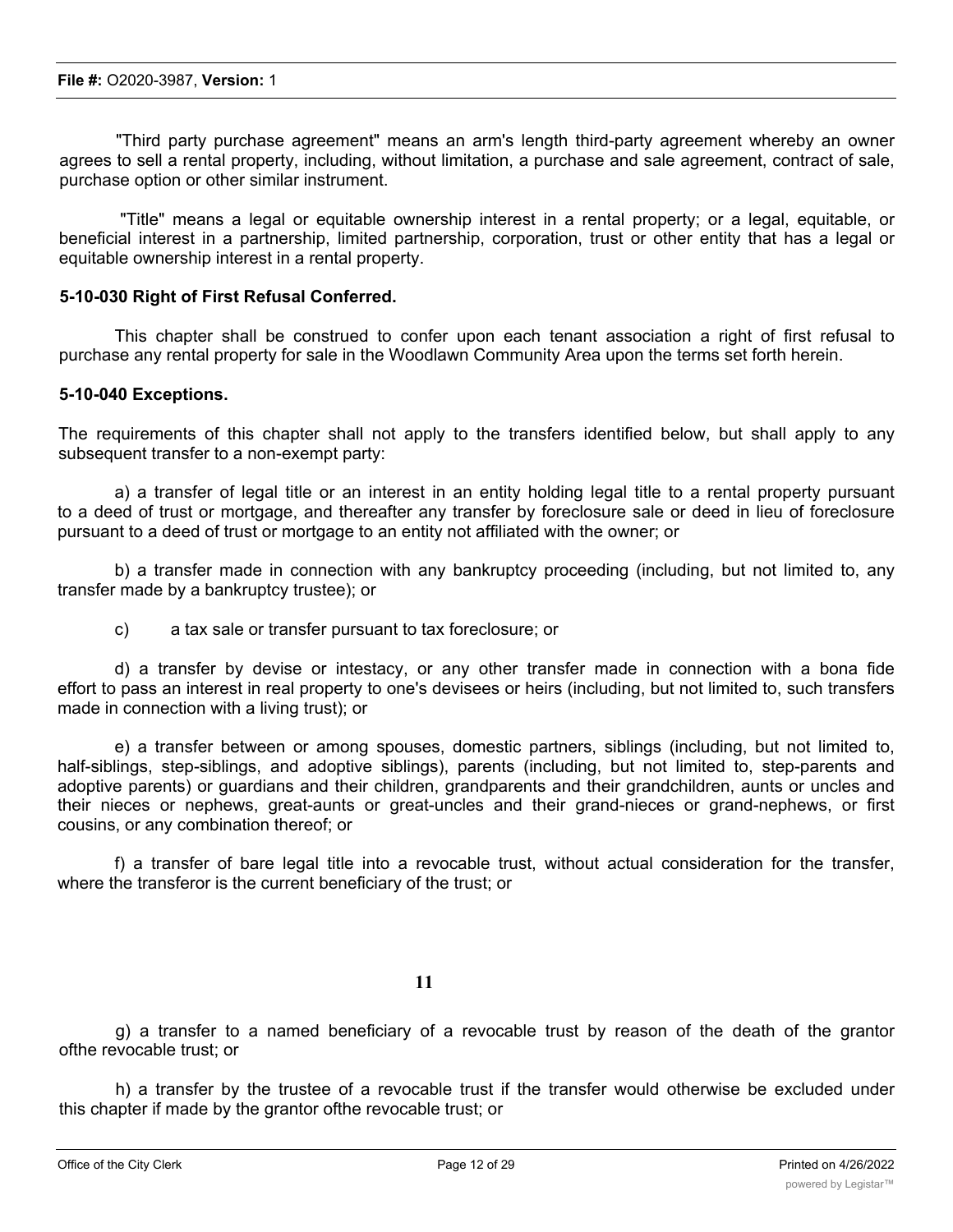(i) a transfer pursuant to court order or court-approved settlement; or

(j) a transfer by eminent domain or negotiated purchase under threat of eminent domain; or

(k) a transfer directly caused by a change in the form of the entity owning the rental property, provided that the transfer is without consideration.

#### **5-10-050 Notice of Intent to Sell.**

a) Notice Prior to Listing Required. No less than 30 days prior to listing or otherwise offering a rental property for sale, the owner shall provide notice to the tenant association, or if no tenant association exists, to each tenant, and to the department, of the owner's intent to sell. The notice required by this subsection shall be delivered in person or mailed, by certified or registered mail, return receipt requested, on a form provided by the department, and shall contain the following information: (1) the name, address and telephone number of each owner of the rental property; (2) the address of the rental property; (3) a description of the rental property, including the number of units and the number of bedrooms within each unit; (4) the proposed asking price for the rental property; (5) a statement that the owner intends to sell the rental property; and (6) a summary of tenant rights under this chapter. The owner shall also post a notice of intent to sell in a form provided by the department at all public entrances to the rental property. The owner shall keep all return receipts required by this subsection (a) for a period of three years after the sale of the rental property, and make such receipts available for inspection by the commissioner at all times during the owner's business hours..

b) Additional Disclosures. The tenant association, or if no tenant association exists, any tenant in the rental property, or the department, may in writing, at any time after receipt ofthe owner's notice of intent to sell, request the following additional information:

1) the most recent rent roll, including each unit number and the monthly rent charged for each unit;

2) a list of vacant apartments, and a statement of the rental property's vacancy rate during the preceding 12 months;

3) the income and expense report for the twelve-month period prior to the notice, including capital improvements, real property taxes and other municipal charges; and

(4) any other information the commissioner may specify by rule.

The owner shall have a period of 30 calendar days from receipt of such request to provide the information.

# **5-10-060 Right of First Refusal.**

## **12**

a) **Notice of Offer. If the owner receives and accepts a bona fide offer from a third party to purchase the rental property, then the owner shall promptly provide written notice of such offer ("Notice of Sale"), to the tenant association, or if no tenant association exists, to each tenant in the rental property, and to the department. Any such third-party purchase agreement shall be contingent upon the right of first refusal set forth in this chapter. The Notice of Sale must include an executed duplicate original of the third-party purchase agreement, and the disclosures set forth in section 5-10-050(b), unless the owner has previously made such**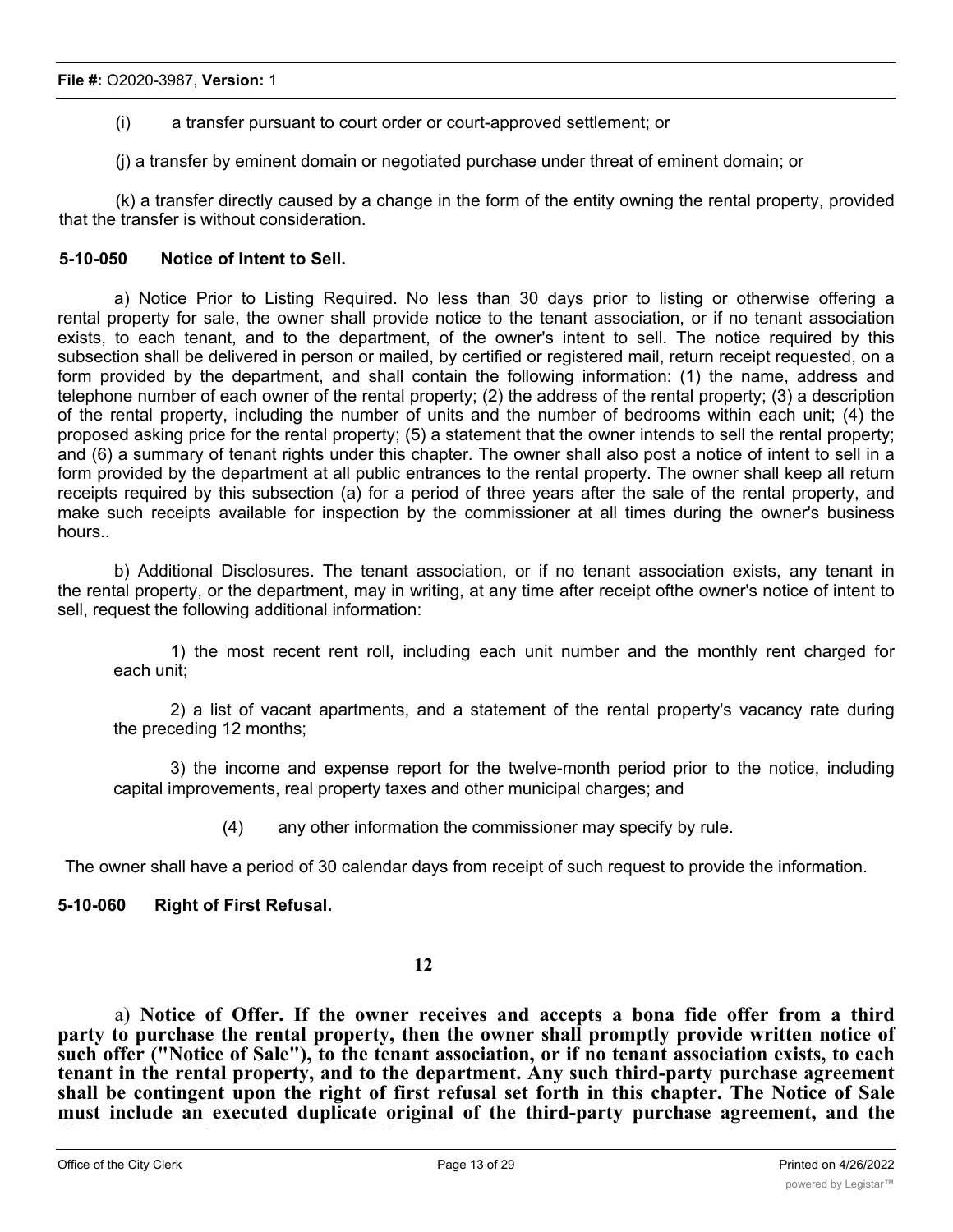**disclosures set forth in section 5-10-050(b), unless the owner has previously made such disclosures and the disclosures remain accurate and complete.**

b) **Time for Tenants to Form Organization and Exercise Right of First Refusal. The tenants of the rental property shall have a period of 90 calendar days from receipt of the Notice** of Sale to form a tenant association and exercise their right of first refusal to purchase the rental **property. The tenant association shall exercise its right of first refusal by delivering written notice to the owner prior to the expiration of the 90-day period that the tenant association elects to purchase the rental property pursuant to this chapter. Any such notice from the tenant association shall be accompanied by any earnest money required under the terms of the thirdparty purchase agreement, subject to the cap set forth in section 5-10-070. The contract formed** by exercise of the right of first refusal shall be on the same terms and conditions as those set **forth in the third-party purchase agreement, as modified by the terms ofthis chapter. Notwithstanding this general requirement or any term of the third-party purchase agreement, any such acceptance shall be presumed to be contingent upon the tenant association's ability to conduct due diligence and secure financing before the deadline in subsection 5-10-060(c) for completing the sale. Nothing in this subsection shall be construed to require any owner to extend any form of owner financing to a tenant association.**

c) **Time for Closing. If the tenant association exercises its right of first refusal in accordance with subsection (b), the tenant association shall have a period of 120 calendar days from the date of such notice to conduct due diligence and secure financing, unless the owner and the tenant association have expressly agreed otherwise in writing. The owner must give the tenant association any information about the rental property that the tenant association reasonably requests, such as architectural and engineering plans and specifications (if available), and access to the rental property to inspect the same and conduct reasonable tests at reasonable times after reasonable notice. At the end of this 120-day period (or any other period to which the owner and the tenant association have expressly agreed in writing), the owner shall sell the rental property to the tenant association upon those terms. If the 120-day period (or any other period to which the owner and the tenant association have expressly agreed in writing) ends on a Saturday, Sunday or other legal holiday in the city of Chicago, then the closing shall occur on the first business day thereafter. If the rental property is conveyed to the tenant association under this** right of first refusal, any prepaid rent shall be apportioned as of the closing date and applied on **account ofthe purchase price.**

d) **Tenant Association's Rejection of Offer. If the tenant association fails to exercise its right of first refusal on or before the deadline set forth in subsection (b), or terminates the contract pursuant to its terms, or defaults (unless there is a mutual default), then such right will be deemed waived and the owner may sell the rental property to the third party purchaser identified in the third party purchase agreement on the terms specified therein. If the sale to** such third party purchaser fails for any reason to close, or if there is any material change in the **terms of sale from those set forth in the third-party purchase agreement, then the tenant association's right of first refusal under this chapter shall be reinstated. Any sale of the rental property by the owner to a different party or on any materially different terms shall be null and void.**

**13**

e) Third Party Rights. The right of a third party to purchase a rental property is subject to the right of first refusal conferred by this chapter. Upon exercise ofthe right of first refusal, the third party purchase agreement between the owner and the third party purchaser shall automatically terminate, and neither the owner nor the tenant association nor the rental building shall be bound or in any way affected by any such agreement and such third party purchaser shall not have any interest in the contract between the owner and the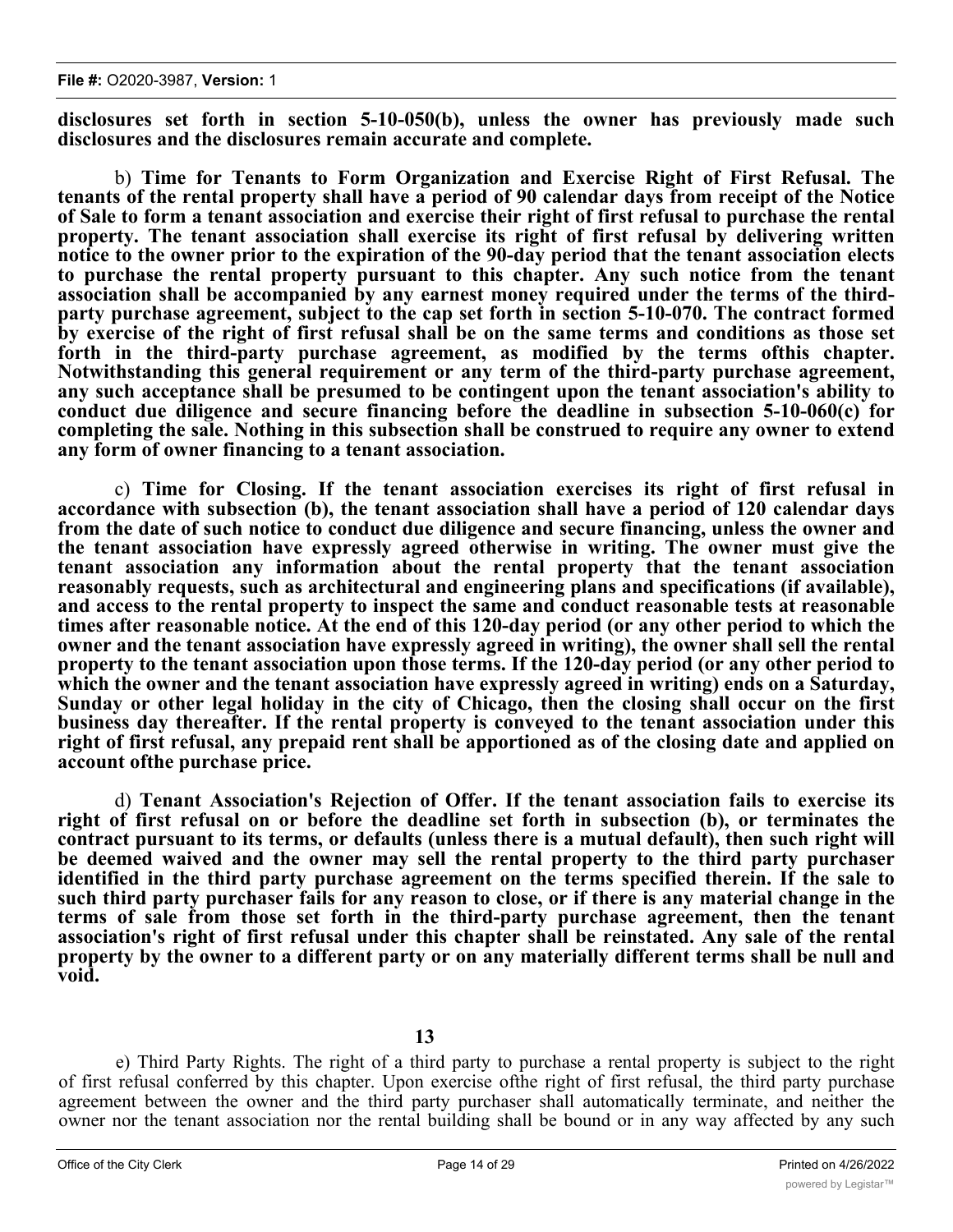#### **File #:** O2020-3987, **Version:** 1

agreement and such third party purchaser shall not have any interest in the contract between the owner and the tenant association formed by exercise of the right of first refusal. Without limiting the generality of the foregoing, the owner and the tenant association may freely modify the terms and conditions on which the sale from the owner to the tenant association may be made. For example, the time periods for exercising the right of first refusal under subsection (b) and for closing under subsection (c) are minimum periods, and the owner may grant the tenants a reasonable extension of such period, without liability under a third-party agreement. Third party purchasers are presumed to act with full knowledge of tenant rights and public policy under this chapter.

f) Continuing Right. The right of first refusal is a continuing right and shall apply as often as the owner (including but not limited to any owner which acquired its interest in a sale to which the right of first refusal applied but was not exercised) shall sell the rental property.

5-10-070 Financial Assurances; Deposit.

The owner may not require the tenant association to prove financial ability to perform as a prerequisite to entering into a contract. The owner shall not require the tenant association to pay a deposit of more than 5% of the contract sales price in order to make a contract. The owner must refund the deposit in the event of a good faith failure of the tenant association to perform under the contract.

5-10-080 Exercise or Assignment of Rights.

A tenant association may exercise the rights established under this chapter in conjunction with a third party or by assigning those rights to any party, whether private or governmental. Such an exercise or assignment may occur at any time in the process provided in this chapter and may be structured in any way the tenant association, in the tenant association's sole discretion, finds acceptable. The tenant association shall give the owner written notice of such third party or assignee within ten (10) business days of entering into a written agreement. Any rights conferred upon tenant associations under this chapter shall extend to any such third parties or assignees, and, upon receipt of notice of such third parties or assignees under this section 5-10-080, owners shall treat such third parties or assignees in the same manner as tenant associations under this chapter.

5-10-090 Waiver of Rights.

An owner shall not request, and a tenant may not grant, a waiver of the right of first refusal conferred by this chapter. An owner shall not require waiver of any other right under this chapter.

5-10-100 Notice.

Any notice required by this chapter shall be deemed to have been provided when delivered in person or mailed by certified or registered mail, return receipt requested, to the party to whom notice is required.

#### 14

# **5-10-110 Preservation as Rent-Restricted Affordable Housing.**

Any rental property purchased by a tenant association under the right of first refusal conferred by this chapter shall be maintained as rent-restricted affordable housing for no less than 30 years. The commissioner shall establish procedures to ensure that each rental property acquired under this chapter is subject to an affordability preservation agreement that sets forth the manner in which the rental property shall be preserved as rent-restricted affordable housing.

# **5-10-120 Duties of Owner Relative to Existing Tenancies.**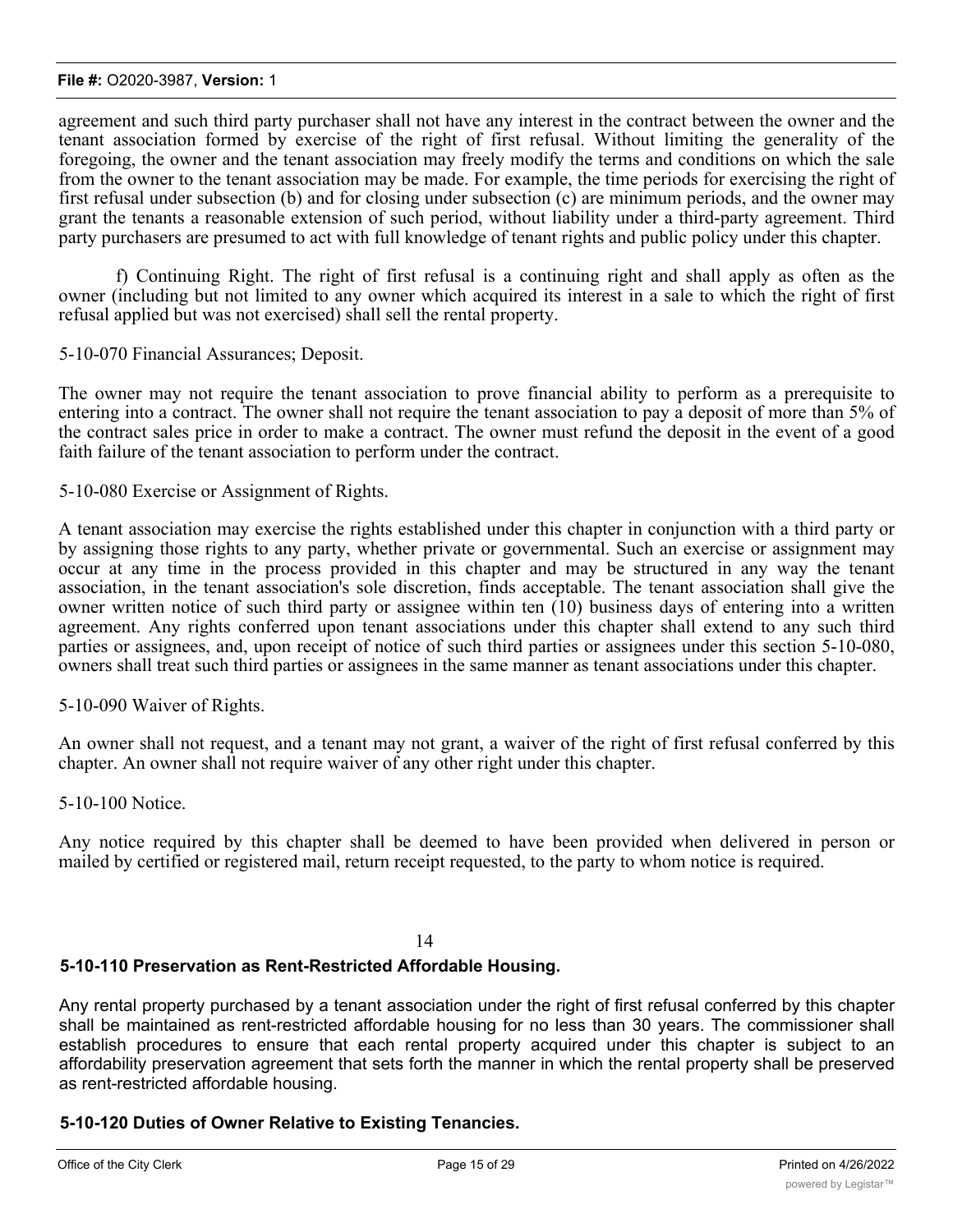No owner shall disturb any tenancy, other than for a just cause eviction, during the time periods set forth in this chapter.

## **5-10-130 Sale of Property to Third Party Purchaser.**

If the tenant association waives its right of first refusal, and the owner sells the rental property to a bona fide third party purchaser, such purchaser shall allow the current tenants to remain in their respective dwelling units for the longer of six months from the effective date of the sale or until each tenant's lease expires, at the same terms and conditions as before such sale. Such purchaser may, with the agreement ofthe tenants, relocate such tenants to comparable units with comparable rents in accordance with procedures to be established by the rules ofthe department.

## **5-10-140 Rules.**

The commissioner shall have the authority to promulgate rules necessary to implement the requirements ofthis chapter.

## **5-10-150 Penalties.**

Any person who violates this chapter shall be fined not less than \$200.00 nor more than \$1,000.00 for each offense. Each day that a violation continues shall constitute a separate and distinct offense to which a separate fine shall apply.

## **5-10-160 Private Right of Action.**

Any aggrieved person, including but not limited to any tenant or tenant association, may enforce the provisions of this chapter by means of a civil action in which the court may provide injunctive relief or award treble damages and the plaintiffs' court costs and reasonable attorneys' fees.

## **5-10-170 Remedies Cumulative.**

The penalties and remedies provided in this chapter shall be in addition to any other penalty or remedy provided by law.

## SECTION 11. Department of Housing Preservation Initiatives

With respect to the Woodlawn Community Area, for at least the five (5) consecutive years following the effective date of this ordinance, DOH will: (1) identify and track all existing legally restricted affordable housing in the Woodlawn Community Area in order to proactively address any at-risk subsidized housing; (2) reconvene the Woodlawn Housing Working Group every six months for the first two years, and annually thereafter, to report on changes in the Woodlawn

#### 15

Community Area housing market and progress on implementation ofthe ordinance; and (3) work with the DePaul Institute for Housing Studies and other data sources to update data annually on changing land values and other housing and economic indicators in Woodlawn, South Shore and Washington Park.

SECTION 12. To the extent that any ordinance, resolution, rule, order or provision of the Code,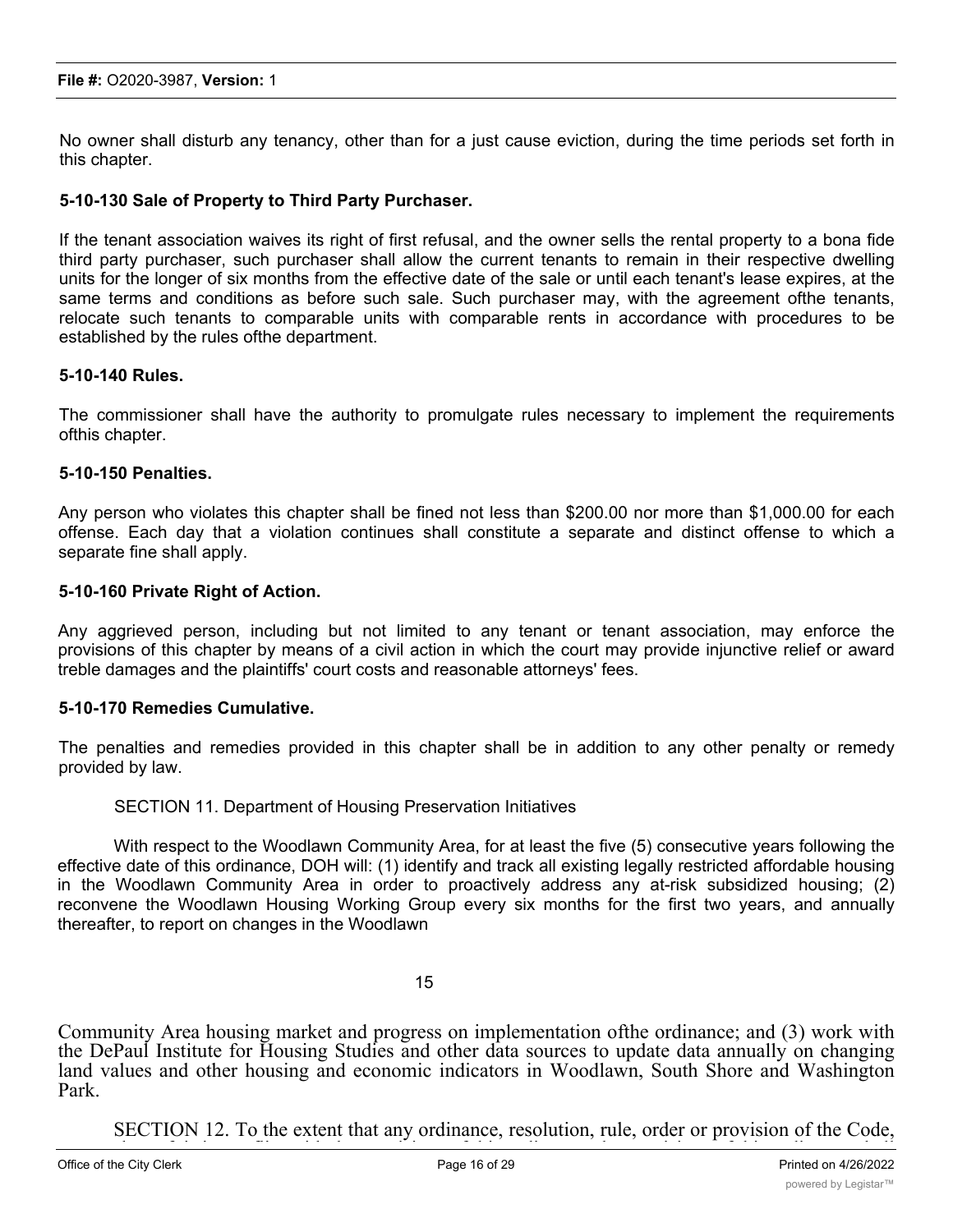or part thereof, is in conflict with the provisions of this ordinance, the provisions of this ordinance shall control. If any section, paragraph, clause or provision of this ordinance shall be held invalid, the invalidity of such section, paragraph, clause or provision shall not affect any of the other provisions of this ordinance.

SECTION 13. This ordinance shall be effective as ofthe date of its passage and approval.

16

# **EXHIBIT A**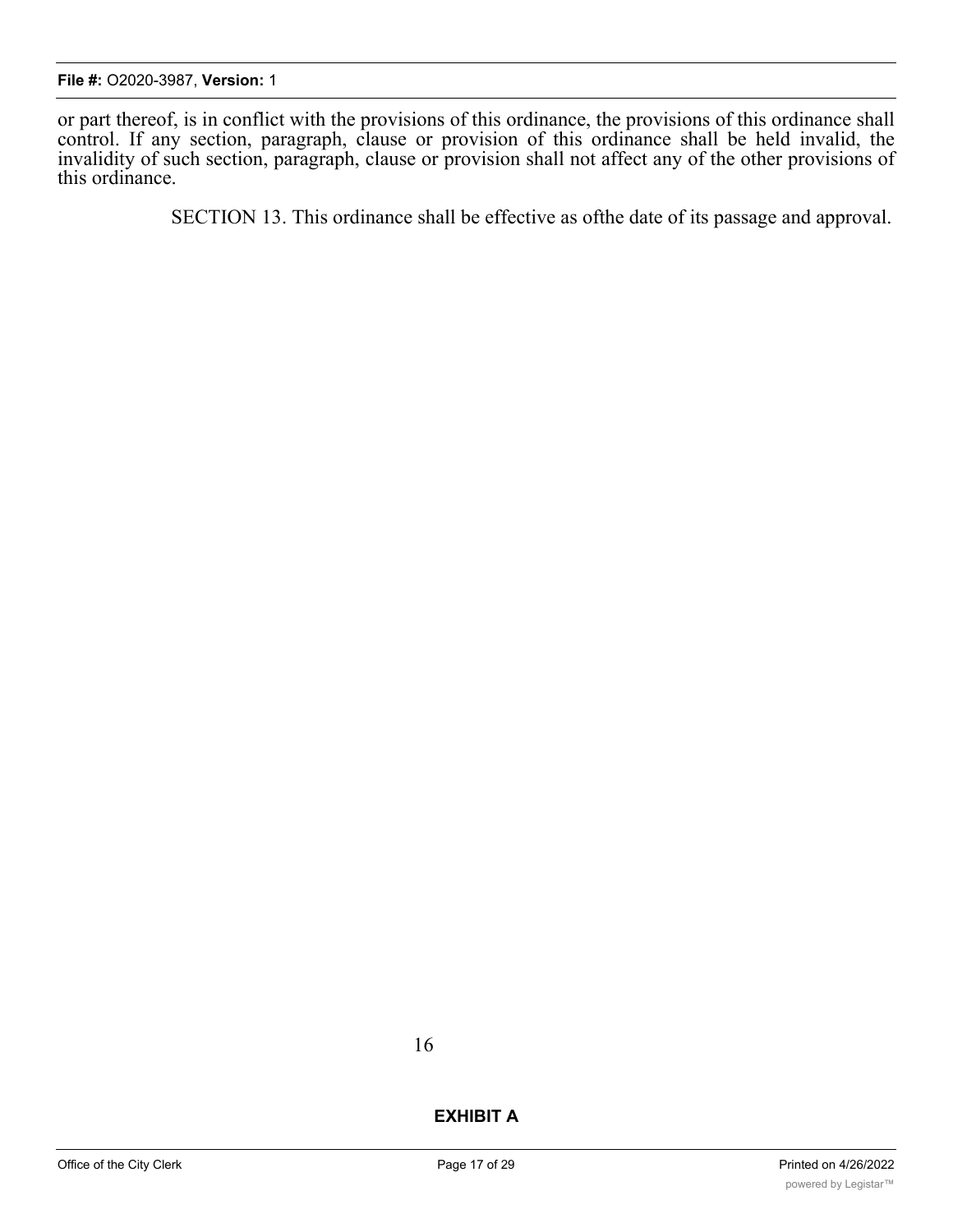# **MAP OF WOODLAWN COMMUNITY AREA**

**(Attached)**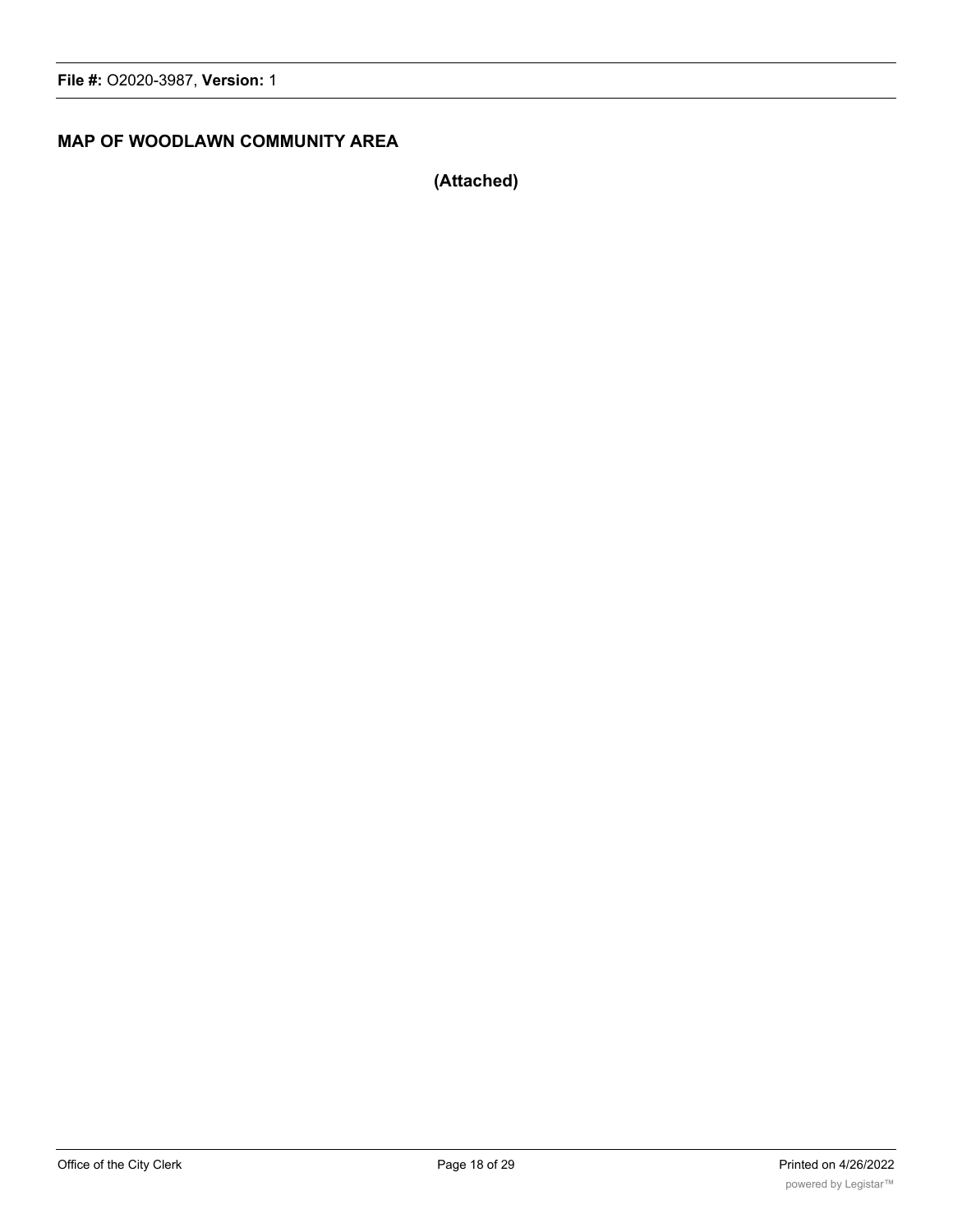# **17**

## **EXHIBIT B**

## **WOODLAWN PEAR PROGRAM**

#### **PROGRAM PARAMETERS**

Residential Rental Housing Projects located in the Woodlawn Community Area shall be eligible as determined under the Woodlawn PEAR Program rules and regulations. "Residential Housing Projects" shall mean one or more buildings that collectively contain six (6) or more Housing Units on one or more parcels or lots under common ownership or control, including contiguous parcels.

To be eligible to participate in the PEAR Program, at least 20 percent of the on-site Housing Units in a Residential Rental Housing Project must qualify as affordable housing under the eligibility criteria for the PEAR Program upon provision of Woodlawn PEAR refinancing by the City/DOH.

Of the on-site Housing Units that are set aside as affordable housing under the eligibility criteria for the PEAR Program, the following criteria will apply:

For half of said Housing Units: For the other half of said Housing Units:

| Shall be leased to households whose                                              | Shall be leased to households whose                                                     |
|----------------------------------------------------------------------------------|-----------------------------------------------------------------------------------------|
|                                                                                  | incomes do not exceed fifty percent (50%) of incomes do not exceed thirty percent (30%) |
| the Chicago Primary Metropolitan Statistical of the Chicago Primary Metropolitan |                                                                                         |
|                                                                                  | Area Median Income (AMI) at rents that do Statistical Area Median Income AMI at rents   |
| not exceed the maximum rents, adjusted for that do not exceed the maximum rents, |                                                                                         |
| household size, for households with                                              | adjusted for household size for households                                              |
| household incomes at 50% AMI, as                                                 | with household incomes at 30% AMI, as                                                   |
| published annually by the City of Chicago.                                       | published annually by the City of Chicago.                                              |

Residential Housing Projects which are subject to outstanding Financial Assistance or other outstanding governmental subsidies shall not be eligible to participate in the Woodlawn PEAR Program.

Any loan made by DOH under the Woodlawn PEAR Program shall be for a term of not less than 15 years, and not to exceed 30 years after the closing date ("Closing Date") of said loan at an interest rate not to exceed three percent per annum.

The duration of affordability restrictions for Affordable Housing shall be for a minimum period of 15 years after the Closing Date. Such restrictions shall be documented in affordable housing agreement which shall be recorded against the Residential Rental Housing Project receiving a PEAR Program loan.

Underwriting guidelines for loans made under the PEAR Program shall be determined in accordance with the PEAR Program rules and regulations.

#### **18**

# **EXHIBIT C**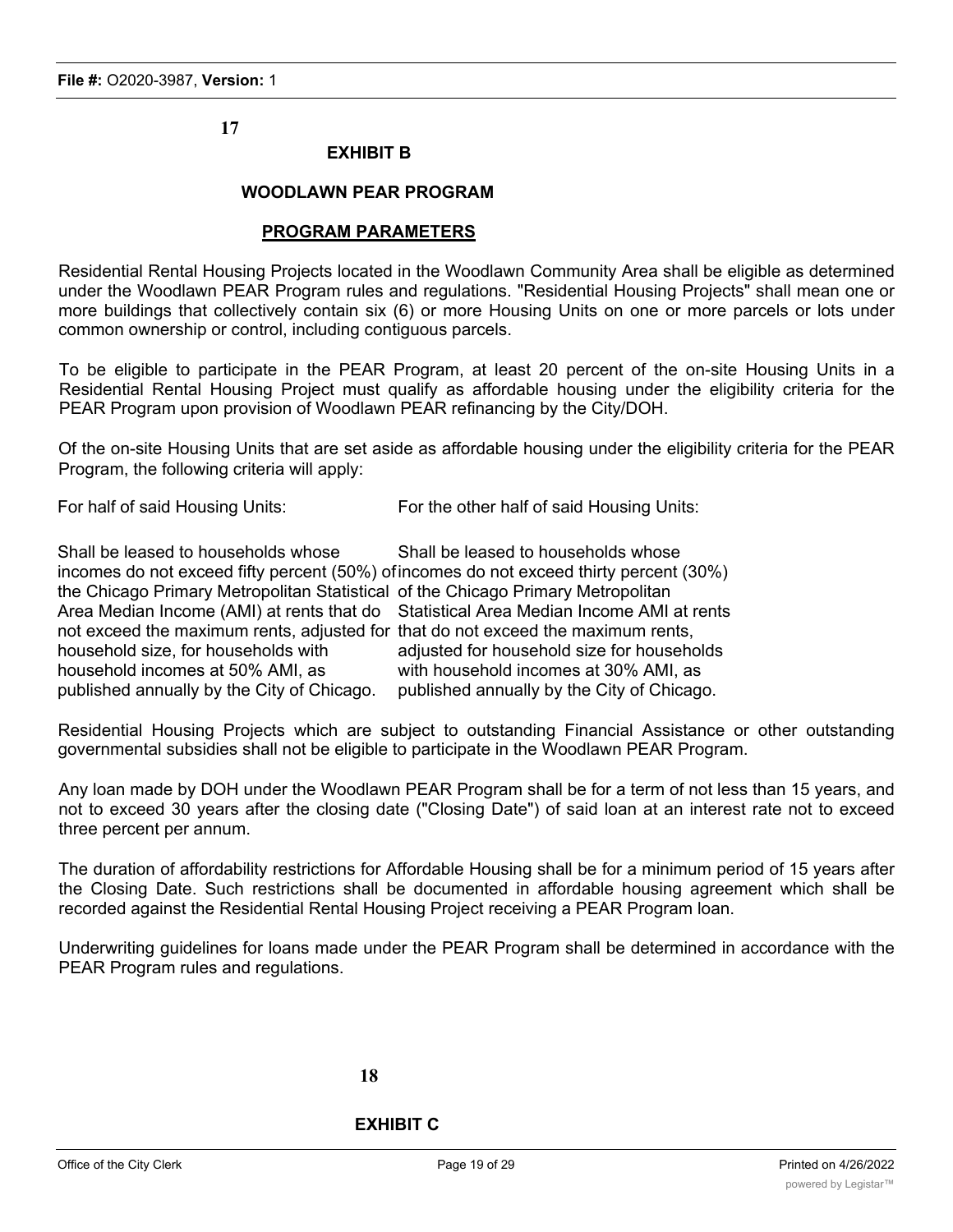## **RENEW WOODLAWN HOMEOWNERSHIP PROGRAM**

The Renew Woodlawn (RW) homeownership program is designed to increase access to homeownership for low and moderate-income residents with household incomes at or below 120%, of the area median income (AMI) ofthe Woodlawn Community Area, attract new moderate-income homeowners to Woodlawn, and address the problem of blight caused by vacant properties in Woodlawn.

The City will grant to POAH \$500,000 to administer the RW program.

POAH will utilize the funds to identify, acquire, and transfer vacant, 1-4 unit, residential properties located in the Woodlawn Community Area to qualified developers for rehabilitation and resale to income qualified homebuyers, or directly to income qualified homebuyers who will purchase and rehabilitate the properties as their principal residence.

The City grant funds may be used for acquisition and disposition, administration, marketing and homebuyer grants, but may not be used for construction.

POAH may transfer properties to developers through a competitive solicitation process per property, or through a competitive process to solicit a pool of qualified developers experienced in the rehabilitation of residential properties in Chicago.

Whenever POAH so transfers properties acquired for the RW program to developers, the competitive selection process shall give preference to responsive developers (i) that are majority-owned by one or more Woodlawn Community Area residents, and whose management and daily business operations are controlled by one or more such neighborhood residents; or (ii) that have completed one or more residential development projects within the Woodlawn Community Area, and whose principal business offices are located within the Woodlawn Community Area ("Woodlawn Neighborhood Developers"). As used in this ordinance, "neighborhood resident" means any person who has a primary residence in the Woodlawn Community Area for at least the preceding twelve (12) months at the time the developer submits an application or proposal.

POAH may provide prospective buyers with up to \$15,000 in subsidies towards the purchase, or up to \$50,000 in subsidies towards the purchase and rehab, of any one- to four-unit vacant property acquired by POAH or by RW partners Community Investment Corporation (CIC) or Neighborhood Housing Services of Chicago (NHS) for the RW program and located in the Woodlawn Community Area.

POAH will endeavor to solicit the participation of diverse developers, contractors and brokers in the administration ofthe program, Program requirements and rules shall be subject to HUD Choice Neighborhood Initiative applicable requirements and City approval, pursuant to a grant agreement between POAH and the City of Chicago, through DOH..

**EXHIBIT D**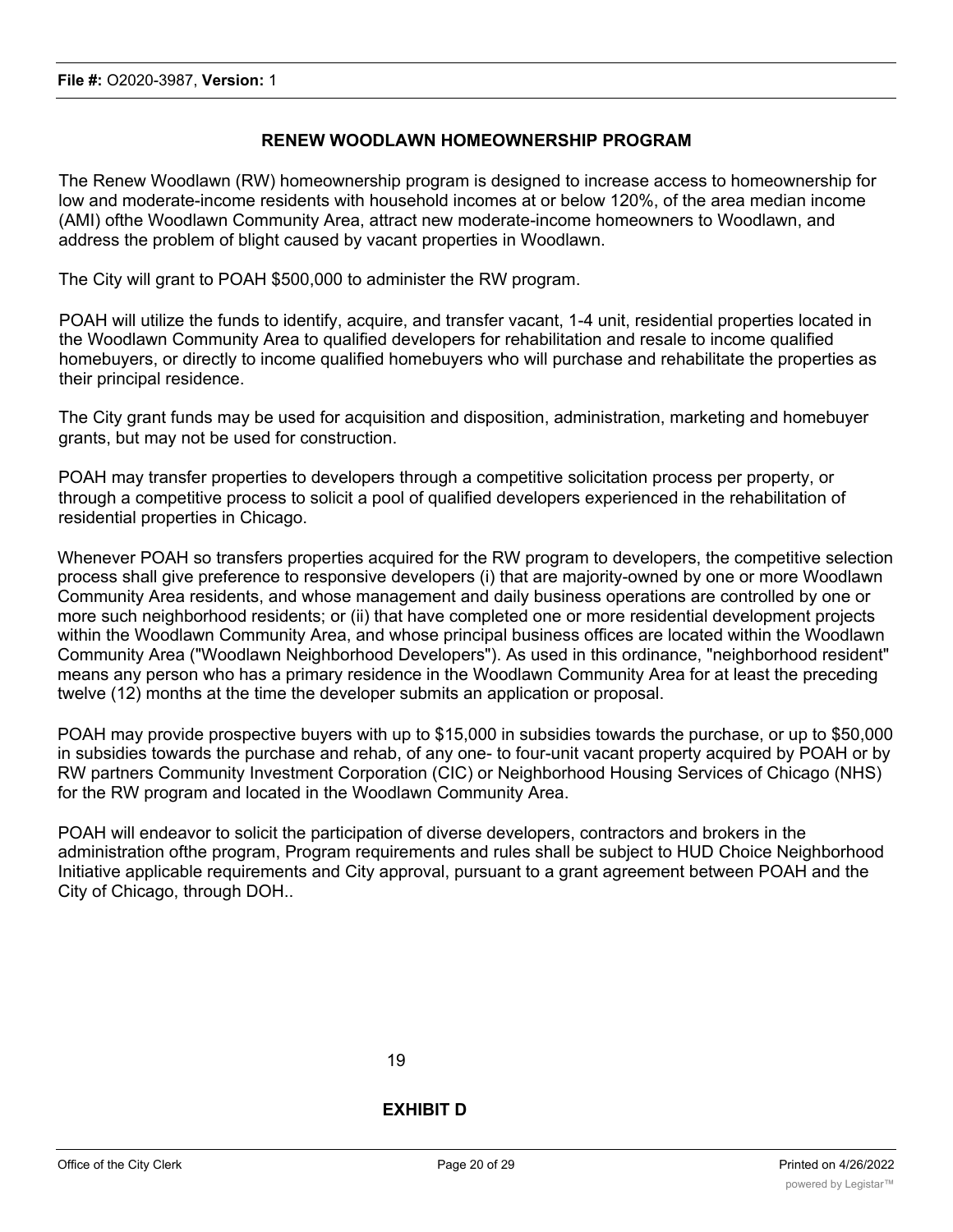# **WOODLAWN VACANT RESIDENTIAL BUILDING ACQUISITION AND REHABILITATION REVOLVING FINANCING FACILITY PROGRAM**

## **("WOODLAWN LOAN FUND PROGRAM")**

Community Investment Corporation ("CIC") is a certified Community Development Financial Institution community lender. CIC will provide the following Woodlawn Loan Fund Program administration and implementation services within the Woodlawn Community Area (the "Area").

1. Multi-Bank Participation Arrangement. CIC will create a pool of bank funds by entering into a master participation agreement with several banks for the purpose of creating a shared-risk loan fund for lending to projects in the Woodlawn Community Area ("Loan Fund") by CIC as described below. The Arrangement will have the following features:

2. City Grant Funds. The City will make a grant to CIC of \$1,520,000 as follows:

a) Loan Loss Reserve. City will make a grant to CIC of not to exceed \$1,400,000 for the purpose of creating a loan loss reserve for the reimbursement of losses, if any, incurred by CIC in connection with defaults by housing loan borrowers

b) Program Administration. The City will make a grant to CIC of \$120,000 for the administration of the Loan Fund for the first year, and a grant of \$100,000 each year thereafter that the Loan Fund remains in operation and administered by CIC, subject to appropriation of funds by the Chicago City Council

c) The Loss Reserve will have the following features:

CIC will deposit the grant money into a separate interest-bearing loan loss reserve account, controlled by CIC. The LLR Account, once opened, may not be transferred or assigned without the prior written permission ofthe City and may not be invested by CIC.

LLR Account interest earned shall be re-invested into the LLR account during the Term.

LLR Account funds shall be released from the account only to pay Allowed Claims for defaulted loans, or as otherwise allowed in the LLR documents. CIC will not receive a separate administrative fee from the City for operating the LLR Account

Funds in the LLR Account will not be used to make direct loans to Borrowers at any time. -

3. Housing Acquisition and Rehabilitation Loans. Using a pool of not less than \$7,000,000, CIC will lend directly to qualified developers for the acquisition and rehabilitation of

**vacant single-family and multi-family within the Woodlawn Community. The loan program will have the following features:**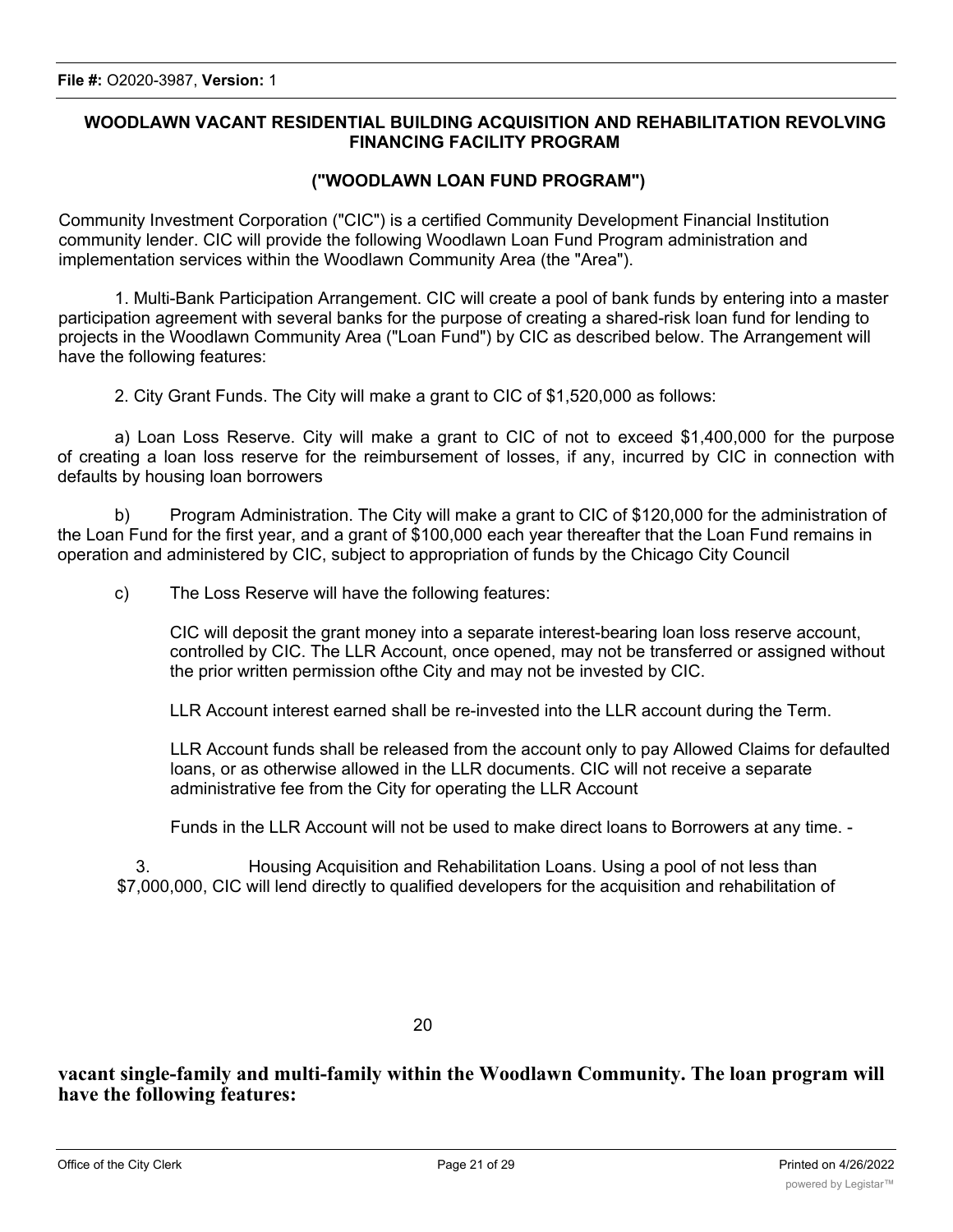**Long-term affordability requirements shall include:**

- · **All for-sale single-family properties must be sold to owner-occupant homeowner households earning no more than 120% of AMI annually. If for-sale units are marketed in excess of 6 months, CIC may request approval for the property to be rented**
- · **For not less than 10 years after a multi-family rental building is placed in service, not less than one-half (50%) of all rental units therein must be leased at rents not exceeding the applicable maximum rents for 80% of AMI as published annually by the City.**

**Multifamily construction and/or rehab loans provided to developers from the Woodlawn Loan Fund will not exceed 3.5% per annum interest**

**Multifamily loans may be repaid by a separate permanent financing loan made by CIC or a separate lender**

**Single family construction or rehab loans will not exceed 3.5% per annum interest CIC will have the power to foreclose on mortgages.**

**CIC can receive an administration fee of not to exceed 1.5% (150 basis points) ofthe face value of each single-family acquisition and rehabilitation loan for CIC's application processing, due diligence, loan origination, draw inspections, servicing, reporting costs with respect to that loan, in addition to any applicable application and inspection fees. CIC can receive an administration fee of not to exceed 1.5% (150 basis points) ofthe face value of each single-family acquisition and rehabilitation loan for CIC's application processing, due diligence, loan origination, draw inspections, servicing, reporting costs with respect to that loan, in addition to any applicable application and inspection fees. Loan amount shall not exceed the reasonable cost of acquisition, holding, rehabilitation, and sale or lease up/stabilization of the subject property**

**Equity requirement for each borrower shall not be less than 10%, which can be used to cover closing costs at CIC's discretion**

**Loans must be evidence by a mortgage lien recorded against the subject property, running in favor of CIC**

**CIC will maintain and document credit policy/processes, including meeting minimum financial reporting standards, delinquency based loan loss reserve calculations, delinquency and charge-off standards, and restructure and extension reporting.**

**4. Program Administration. Program administration work will include the following:**

**CIC staffing, salaries, equipment, reporting, underwriting, travel, and the like.**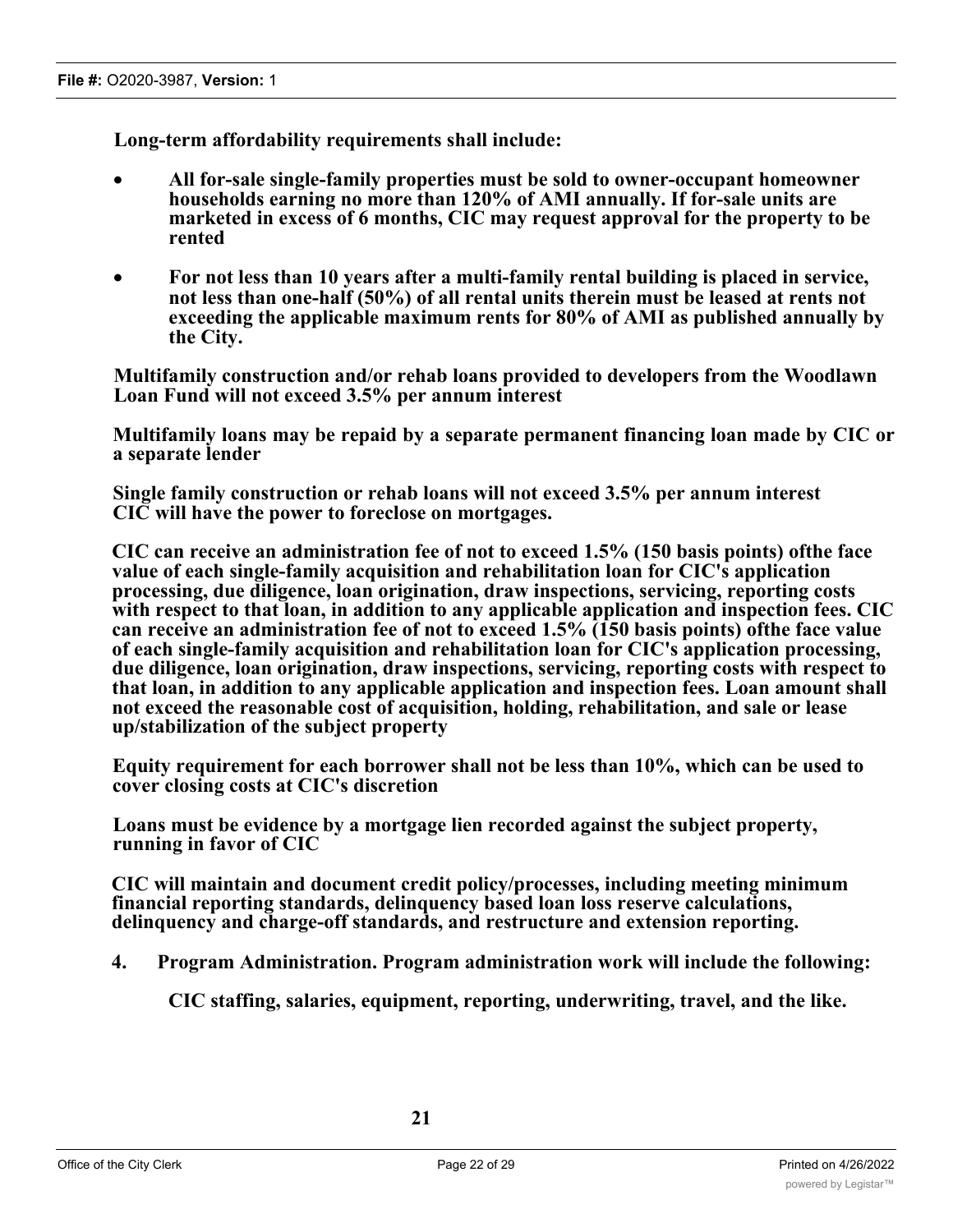# **EXHIBIT E**

# **WOODLAWN LONG-TERM HOMEOWNER HOME IMPROVEMENT GRANT PROGRAM**

The City shall make a grant to Neighborhood Housing Services of Chicago ("NHS") in an amount not to exceed \$1,000,000.00 for the administration of the Woodlawn Long-Term Homeowner Home Improvement Grant Program. NHS will provide the following Woodlawn Long-Term Homeowner Home Improvement Grant Program administration and implementation services within the Woodlawn Community Area (the "Area"). NHS may use up to \$150,000 of grant funds for NHS program administration costs.

## Definitions.

"Application" means an application from a potential Eligible Homeowner for a Grant hereunder, in a form prepared by NHS and approved by DOH.

"Corporation Counsel" means the Corporation Counsel of the City.

"Eligible Costs" means the following rehabilitation costs which are incurred by Eligible Homeowners pursuant to the Grant Documents and funded with Grant funds: exterior improvements including but not limited to roofs, windows, entryways, porches and masonry; up to 30% of the total Grant amount may be used for interior life/safety improvements, including specifically repairs to heating systems and related electrical and plumbing repairs, but only to the extent that such improvements are designed to address a current (rather than potential) health and safety risk; and related permit fees and architect's fees.

"Eligible Homeowner" means, collectively, all the persons who have continuously occupied a Qualified Housing Unit as their primary residence for at least five (5) years prior to the Application date, and which may be a single family, one person living alone, two or more families living together, or any other group of related or unrelated persons who share living arrangements, qualifying as a Qualified Family at the time the Eligible Homeowner submits an application to NHS, but shall not include any individual who is an employee ofthe City, or any individual who is an employee, agent, consultant, officer, elected official, or appointed official, of NHS (or any person who was an employee, agent, consultant, officer or elected or appointed official within one year prior to the date any Grant is made) if, in either case, the individual exercises or has exercised any functions or responsibilities with respect to activities assisted with Program Funds or who is or was in a position to participate in a decision-making process or gain inside information with regard to such activities, or has or will have any interest in any contract, subcontract or agreement with respect to the housing unit, either for himself or for those with whom he has family or business ties.

"Event of Default" means any event of default as set forth in Section 5.1 hereof.

"Grant" means any grant of funds, in an amount not to exceed the Maximum Program Assistance, made by NHS to an Eligible Homeowner from Program Funds. Each Grant is subject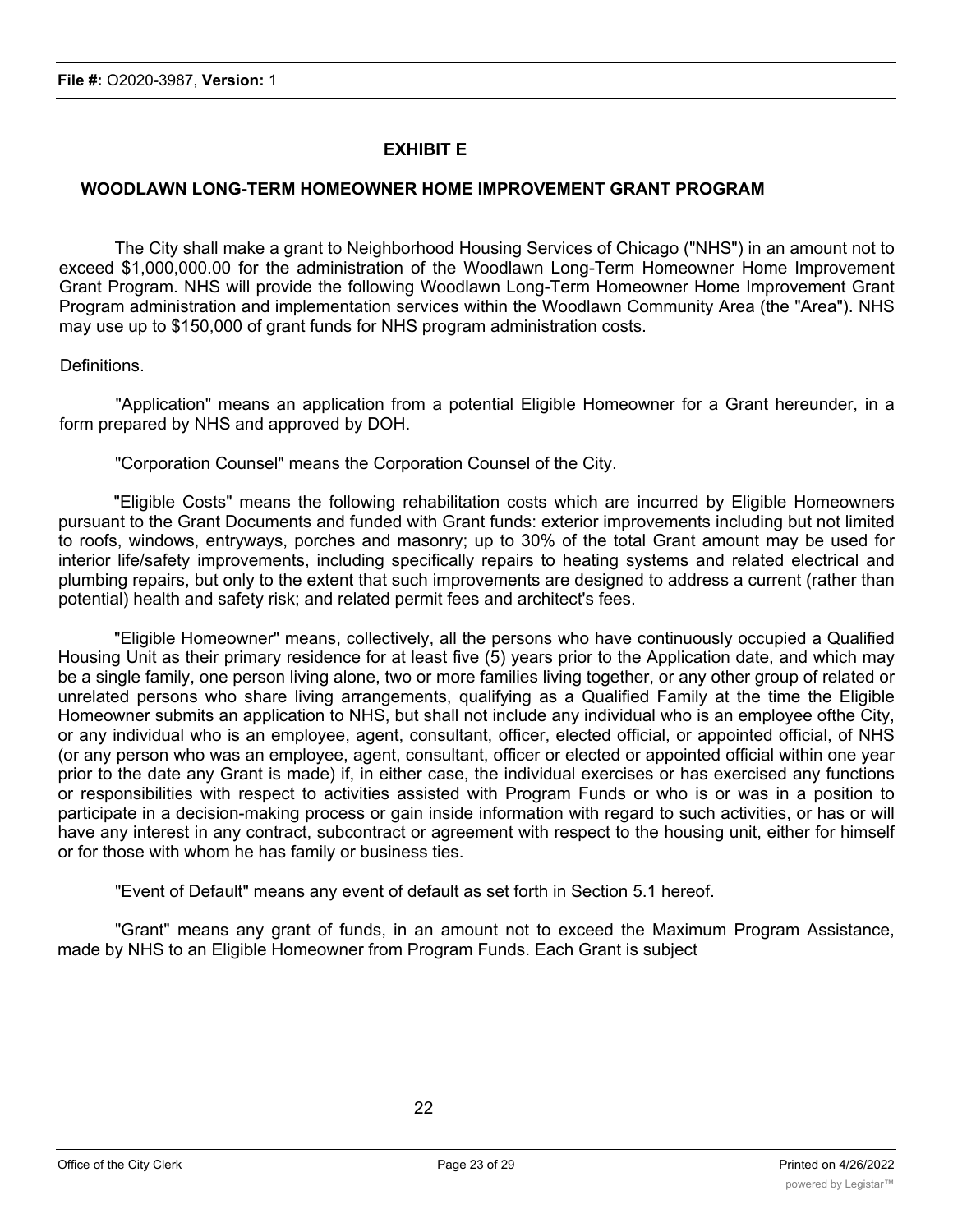to recovery by NHS or the City if the grantee ceases to continuously occupy the Qualified Housing Unit for five years after the Grant date, pursuant to the following:

| If grantee ceases occupancy:     | Percent of Grant amount to be repaid<br>by grantee: |
|----------------------------------|-----------------------------------------------------|
| Within one year of Grant date    | 100%                                                |
| Within two years of Grant date   | 80%                                                 |
| Within three years of Grant date | 60%                                                 |
| Within four years of Grant date  | 40%                                                 |
| Within five years of Grant date  | 20%                                                 |
|                                  |                                                     |

"Grant Documents" means the agreements and instruments, including a Mortgage, entered into between NHS and an Eligible Homeowner in connection with a Grant, which documents shall be in substantially the form approved by Corporation Counsel.

"HUD" means the United States Department of Housing and Urban Development.

"Maximum Program Assistance" means \$20,000 for a Qualified Housing Unit.

"Median Income" means the median income ofthe Chicago area, adjusted for family size, as determined by HUD from time to time.

"Mortgage" means a mortgage lien on the Qualified Housing Unit, in favor of the City as mortgagee, recorded with the Cook County Recorder's Office, which mortgage may be junior in lien to any prior mortgage on the Qualified Housing Unit, and which may be subordinated to any replacement senior mortgage that is undertaken during the Grant repayment period.

"NHS" means Neighborhood Housing Services of Chicago, Inc., an Illinois not-for-profit corporation, and its successors and assigns.

"Program Funds" means those funds which will be used by the City to implement the Program in accordance with this Agreement.

"Qualified Family" means a family whose annual household income does not exceed 120 percent ofthe Median Income.

"Qualified Housing Unit" means a one- to four-unit residence located within the Woodlawn Community Area which is used for residential purposes; provided, however, that the residence has not been assisted within the five years prior to the date of Application with a home improvement grant or subsidy under the City's Neighborhood Lending Program. In the case of a two- to four-unit residence, one unit shall be occupied by the Eligible Homeowner at the time the Application is made and the Grant Documents are executed.

"State" means the State of Illinois.

#### Application Processing

(a) NHS shall accept and process Applications in the following manner (or as otherwise agreed to by DOH and NHS):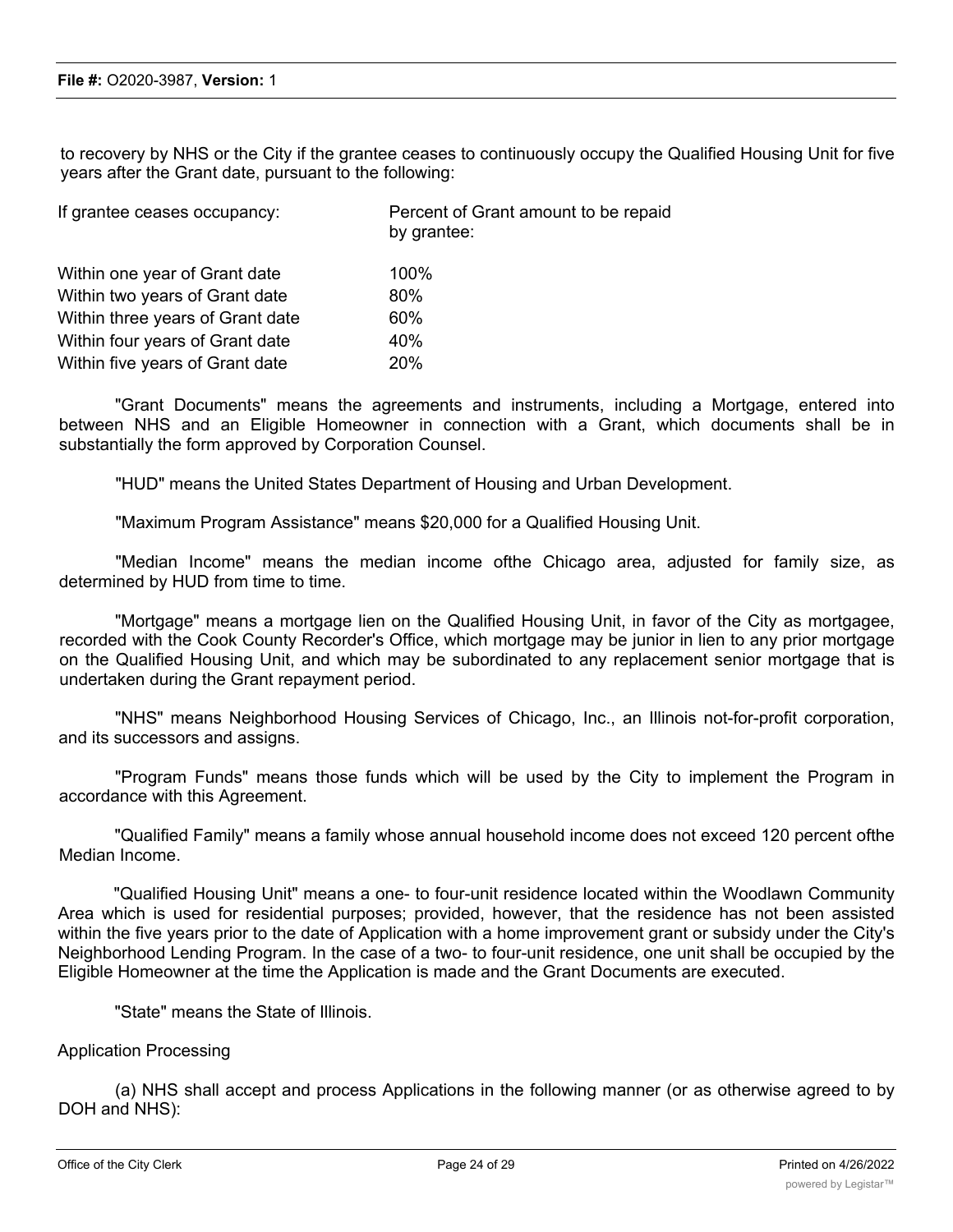23

**(i) NHS shall make Application forms available for a period of four to six weeks;**

**(ii) NHS shall make applications available at certain locations within the Woodlawn**

**Community Area such as community centers, aldermanic offices or libraries (as agreed to by**

**DOH);**

iii) **Applications shall also be available by calling NHS;**

iv) **The Application will be approximately three (3) pages in length, from which NHS will be able to determine eligibility hereunder. NHS will require homeowners to provide more information if needed;**

v) **All Applications shall be returned directly to NHS; the City will not accept Applications;**

**and**

**(vi) All Applications received by a defined deadline of two weeks after the expiration of**

**the period in (i) above.**

b) **NHS shall review all Applications for eligibility, completeness and compliance with the Agreement. NHS shall verify the initial eligibility of each applicant within five days after its receipt in the manner described in subsection (c) below. Only those Applications which meet such criteria will be approved. Applications so approved are to be numbered as they are received. Applications shall be approved for grants on a first come, first served basis ("Selected Applicants"). The amount of each Grant request from each Selected Applicant, including the applicable fee to be paid to NHS hereunder, will be deemed to be for the Maximum Program Assistance. When the aggregate amount of approved grants reaches up to \$848,000, or such other amount as DOH shall in writing specify to NHS, then NHS shall stop accepting Applications.**

**To accommodate the possibility that additional Selected Applicants will need to be chosen from eligible Applications because some earlier Applications are not in compliance with this Agreement, or because Program Funds are still available to make Grants, NHS may establish a waiting list of up to 25 applicants by order of application receipt.**

c) **NHS shall obtain income and title information regarding the Eligible Homeowner and the Qualified Housing Unit, respectively, and shall verify information presented in the Application. NHS shall assure that an Eligible Homeowner qualifies as a Qualified Family at the time an Application is received by NHS. In determining whether an Eligible Homeowner qualifies as a Qualified Family, NHS calculates income in a manner determined by NHS and approved by DOH.**

d) **NHS shall securely forward the name, address and Social Security number of every Selected Applicant to the City's Department of Finance for a scofflaw check. NHS shall perform an initial site visit to verify that the property will qualify. NHS shall approve a scope of work. No**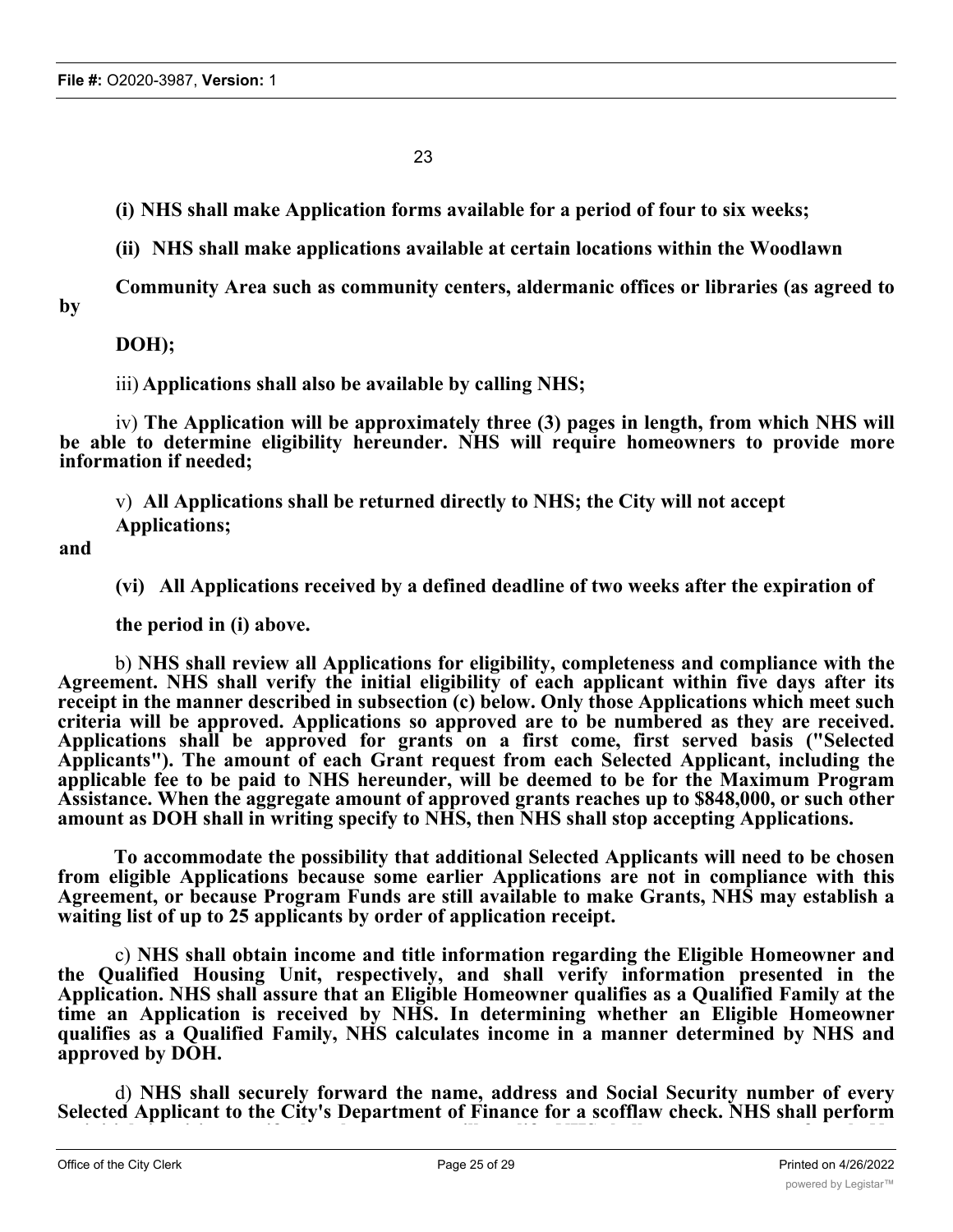an initial site visit to verify that the property will qualify. NHS shall approve a scope of work. No **building will qualify as a Qualified Housing Unit hereunder if the combination of the Grant funds, funds from the Eligible Homeowner and matching loan funds described herein hereof do not cover the cost of correcting the health and safety issues which have been identified by NHS inspectors. For any Qualified Housing Unit, no more than 30% of the Eligible Costs paid for from Program Funds can relate to interior life/safety improvements.**

e) **For applicants who do not meet the requirements of this Agreement, as determined by NHS after its initial review described in subsection (c) above, NHS shall provide notice to such applicants that their Application has been rejected within two weeks after the expiration of the**

#### **24**

period described in subsection (a)(vi) above. For all applicants whose Application is in compliance with the requirements of this Agreement (based on NHS's initial review described in subsection (c) above), NHS will notify each such applicant, within two weeks of the date of the approval of their application, as follows: those who are not Selected Applicants will be notified that their name has been placed on a waiting list; and Selected Applicants will be asked for further information to process their Application. The notice to Selected Applicants will also inform the applicant that, if requested materials are not supplied within 45 days in a form satisfactory to NHS, the applicants will forfeit their status as a Selected Applicant and will be placed at the bottom of the waiting list. If the scofflaw check described in subsection (d) above reveals that any amounts are owed to the City, then the materials requested by NHS shall include evidence that all such amounts have been paid or that the applicant has entered into a payment plan with the City. Thereafter, NHS shall, within 90 days ofthe date ofthe approval of an application, complete its review of all information required hereunder and notify each such Selected Applicant whether they are eligible for a Grant, the amount of the Grant, and whether other funds need to be obtained by the Applicant. No Selected Applicant shall be eligible for a Grant hereunder until NHS has received the results ofthe scofflaw check described in (d) above and has received evidence either that all amounts owed to the City have been paid, or that the applicant has entered into a payment plan with the City. NHS shall provide the City with a copy of each such notice described above. All notices of rejection shall include the reasons for such rejection.

- (f) NHS shall enforce the following energy-efficiency requirements for the program:
- i) If a Qualified Housing Unit is having its roof replaced and the roof insulation is below R-49, then the project will be required to include R-49 insulation in the roof (except in the case that the roof cavity is not able to be insulated due to a finished attic) ("Insulation Requirement");
- ii) If the Eligible Homeowner plans to replace the heating system, such as a boiler or furnace, in the Qualified Housing Unit, then the heating system must meet the Energy Star standards for energy efficiency ("EE Heating System Requirement").

## Procedures for Selected Applicants

(a) Technical/Rehabilitation Services. For all Selected Applicants, NHS shall make an initial site visit to the Qualified Housing Unit and assist the Selected Applicant in the preparation of detailed plans and specifications for the renovation work. NHS shall monitorThe process by which the Selected Applicant selects a contractor (or contractors) to do the renovation work to ensure that any contractor has been selected through a competitive bid process. NHS must approve the contractor selected, which must be licensed and properly insured; in its approval, NHS shall consider the financial strength of the contractor. NHS shall review the contract(s) between the Selected Applicant and the contractor(s) for the renovation work. NHS shall make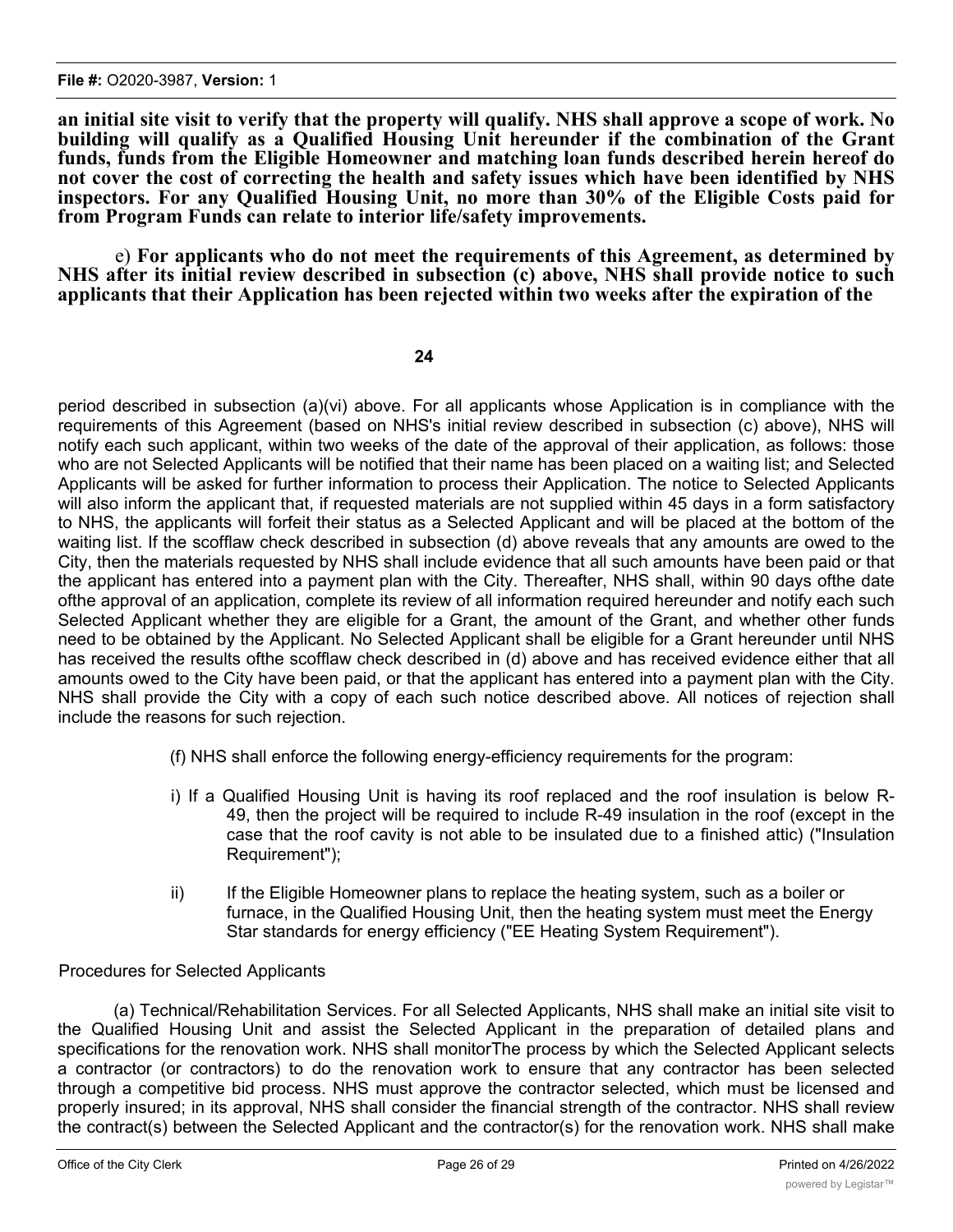#### **File #:** O2020-3987, **Version:** 1

available to each Selected Applicant (i) a current list of contractors and subcontractors which are certified by the City as Minority Business Enterprises or Women Business Enterprises, and (ii) a current list of contractors and subcontractors which have current insurance certificates and proof of City home repair and/or business licenses on file with NHS. While the requirements of Section 2-92-330 ofthe Municipal Code ofthe City of Chicago (City Resident Employment Requirement) will not apply to the renovation work done pursuant to the Program, NHS shall use its best efforts to recruit and encourage the use of qualified contractors based in Chicago (particularly in the Woodlawn Community Area) for the renovation work being funded pursuant to this Agreement.

## 25

b) Requirements for Grants for Qualified Housing Units. After approving an Application, NHS shall promptly prepare and execute Grant Documents for each Grant. NHS shall assure that each Grant satisfies all applicable requirements of federal, State and local law, and that:

- i) Program Funds finance only Eligible Costs;
- ii) [intentionally omitted];
- iii) [intentionally omitted]; and

iv) one or more (up to four) units of the Qualified Housing Unit shall be occupied by the Eligible Homeowner.

c) Closing. NHS shall promptly close each Grant. Prior to disbursement of any Program Funds by NHS, NHS shall require each Eligible Homeowner to enter into the Grant Documents. NHS shall assure that the renovation ofthe Qualified Housing Unit commences within six months of the date on which a Grant closes. NHS shall provide in all Grant Documents that the City is a third-party beneficiary of the Grant Documents. NHS shall not provide Program Funds to any Eligible Homeowner in an amount in excess of the applicable Maximum Program Assistance; provided, that the maximum amount so provided may be adjusted by mutual agreement of DOH and NHS based on the availability of Program Funds and the projected need of a particular community.

d) Disbursement of Proceeds. NHS shall deposit the Program Funds into an interest-bearing segregated or escrow account established by NHS for this purpose. Any income earned on amounts held in the account shall be used for Program Services and administration. NHS agrees that any disbursements from this account which are later determined to have been made in violation of this Agreement will be repaid to this account by NHS. Prior to disbursing any proceeds of a Grant, NHS shall determine the aggregate amount of Program Funds which have been provided or approved for a Qualified Housing Unit and shall not disburse any funds exceeding the Maximum Program Assistance. NHS shall also assure that no Program Funds shall be paid until such funds are needed to for the payment of Eligible Costs, and that the proceeds of a Grant do not exceed available Maximum Program Assistance with respect to the Qualified Housing Unit. NHS may pay Program Funds to the Eligible Homeowner when NHS receives evidence of prior payment to the contractor for the rehabilitation work (consisting of a copy of the check issued to the contractor, which is not required to be a cancelled check, and/or a copy of the sworn statement), or directly to the contractor upon proof that the required construction work has been completed (sworn statement, lien waivers, sign-off permits, etc., as applicable). There shall be no commingling of funds among Grants by NHS and each Grant shall be accounted for separately in the records maintained by NHS.

e) Servicing; Monitoring.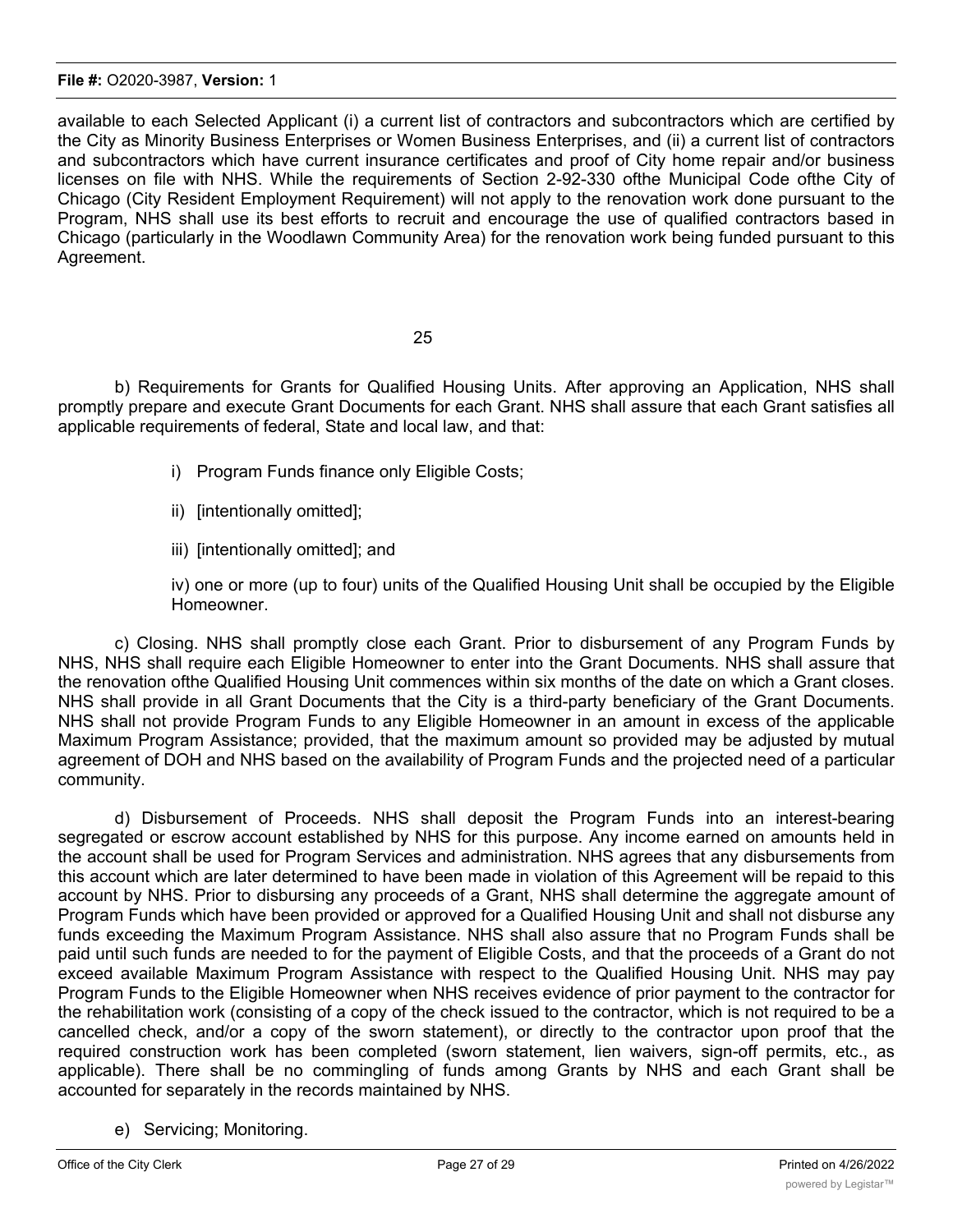1) NHS shall specify an employee directly responsible for the working on each Grant. NHS shall provide DPD with notice of the person(s) responsible for these duties and the respective Grants.

2) If an Eligible Homeowner breaches any covenant or agreement under the applicable Grant Documents, NHS shall mail notice of such breach to the Eligible Homeowner as provided in the Grant Documents (with a copy to DOH) and shall take such further action consistent with the terms of this Agreement.

26

**(3) NHS shall monitor the progress ofthe renovation work to confirm compliance with this Agreement and the Grant Documents. The Grant Documents shall provide that the Eligible Homeowner must approve of payment of funds from NHS to a contractor for the rehabilitation work, or that NHS may pay the contractor directly. NHS shall inspect the renovation work prior to providing payment. NHS shall make a final inspection of the renovation work at its completion to confirm compliance with this Agreement and the Grant Documents.**

f) **Reporting. On the seventh day of each month of each year during the term hereof, NHS shall submit to the City a monthly report in a form approved by DOH and containing the following information for each Grant closed during the previous month, and for each Eligible Homeowner whose Application has been approved: (i) the address (including zip code) and census tract of the Qualified Housing Unit; (ii) the name, address, income and race (if known) of each Eligible Homeowner for such Qualified Housing Unit; (iii) the amount ofthe applicable Grant and the date of the Grant; (iv) the amount of Program Funds, if any, provided to such Eligible Homeowner or on behalf thereof to the contractor by the end ofthe preceding month, and the use of such funds; (v) the status of the renovation work on such Qualified Housing Unit; and (vi) the names of any Eligible Homeowners who have defaulted on any matching loan provided through NHS. In addition, NHS shall also include the following in such report regarding the Program as of the end of the preceding month: (i) information about each matching loan made to an Eligible Homeowner, or matching funds provided by the Eligible Homeowner, including the amount ofthe loan or other funds, the address of the subject property and evidence that matching funds were provided; (ii) number of renovations in process; (iii) number of renovations completed; (iv) total number of applicants; (v) total number of Applications reviewed; (vi) total number of Applications approved; (vii) total amount of Grant funds disbursed hereunder; (viii) number of Qualified Housing Units; (ix) description of building style; (x) whether initial site visit indicated that a new roof was needed; (xi) whether initial site visit indicated that additional roof insulation was needed; (xi) whether initial site visit indicated that air-sealing was needed; (xii) whether a new roof was installed; (xiii) whether roof insulation was installed; (xiv) whether air-sealing was performed; (xv) whether the heating system was replaced with an energy-efficient or non-energy-efficient replacement; (xvi) costs of any roof replacement; (xvii) cost of any air-sealing; (xviii) total project cost; and (xix) whether waiver for Electricity and Gas Data provided.**

g) **Marketing. NHS shall make information about the Program, including Applications, readily available to persons applying to become Eligible Homeowners. In connection therewith, NHS shall prepare and distribute brochures and other written materials describing the Program. NHS shall also make appropriate personnel available to speak at seminars to promote and explain the Program and shall conduct other affirmative outreach efforts (including organizing or participating in seminars, conferences and public meetings) to disseminate information about the Program to the public. NHS shall cooperate (and shall bind its contractors to cooperate) with DPD in any program which DOH may undertake to promote and explain the Program. NHS**